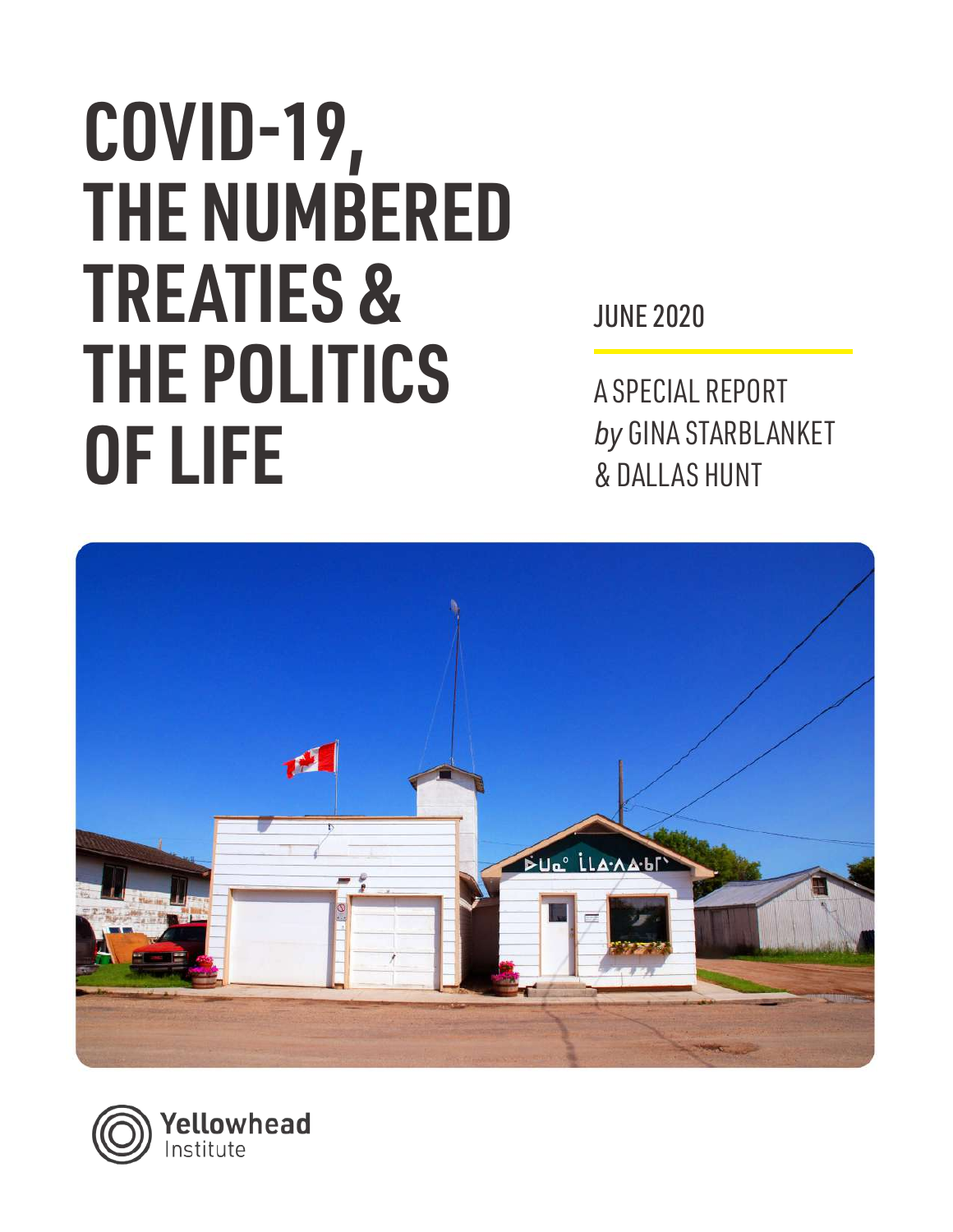#### ABSTRACT

In many Crown-First Nation treaties and specifically the Numbered Treaties, there is reference to health care provisions. Referred to as a medicine chest in some cases or aid in others, this provision appears in written and oral versions of treaties. Why then, is it absent in the conversations around the COVID-19 pandemic and First Nations, when it is needed most? This contemporary moment in Canadian time reveals much about the interpretation of treaties and how that interpretation (or mal-interpretation) matters in material ways to First Nations. In this Yellowhead Special Report, Gina Starblanket and Dallas Hunt consider how healthcare is represented in the Numbered Treaty discussions at the time of treaty-making and into the present, illustrating contrasting visions of our collective relationship and the consequences. But in this study there is also guidance for the future of that relationship, one rooted in mutual support and a politics of life.

#### Keywords

Treaties, Medicine Chest Clause, Pandemic, COVID-19, Crown

#### AUTHOR BIOS

Dr. Gina Starblanket is an Assistant Professor in the Department of Political Science at the University of Calgary. Gina is Cree/Saulteaux and a member of the Star Blanket Cree Nation in Treaty 4 territory. She is the co-editor of the 5th edition of Visions of the Heart: Issues Involving Indigenous People in Canada. Gina has also published critical work in the Canadian Journal of Political Science, The American Indian Culture and Research Journal, and Constitutional Forum.

Dr. Dallas Hunt is Cree and a member of Wapsewsipi (Swan River First Nation) in Treaty 8 territory in Northern Alberta, Canada. He has had critical and creative work published in the Malahat Review, Arc Poetry, Canadian Literature, Settler Colonial Studies, and the American Indian Culture and Research Journal. His children's book, Awâsis and the World-Famous Bannock, was published through Highwater Press in 2018, and was nominated for the Elizabeth Mrazik-Cleaver Canadian Picture Book Award.

Their book, *Storying Violence: Unravelling Colonial Narratives in the Stanley Trial*, will be released later<br>this year.

#### ARTIST BIO

Joi T. Arcand is an artist from Muskeg Lake Cree Nation, Saskatchewan, Treaty 6 Territory, currently residing in Ottawa, Ontario. She received her Bachelor of Fine Arts degree with Great Distinction from the University of Saskatchewan in 2005. In 2018, Arcand was shortlisted for the prestigious Sobey Art Award. Her practice includes photography, digital collage, and graphic design and is characterized by a visionary and subversive reclamation and indigenization of public spaces through the use of Cree language and syllabics.

Learn more at [joitarcand.com](http://joitarcand.com).



fb.me/yellowheadinstitute **This report is licensed under a Creative Commons** Attribution-NonCommercial 2.5 Canada License.



**Faculty** of Arts



### **AUTHORS**

Gina Starblanket and Dallas Hunt

EDITOR Hayden King

COPY EDITOR Stephanie Matchiwita

**DESIGNER** Yumi Numata

This report features licensed works from the series [Here On Future Earth |otē nīkān misiwē](http://www.joitarcand.com/#/hereonfutureearth/)  [askīhk \(2009\)](http://www.joitarcand.com/#/hereonfutureearth/) by Joi T. Arcand:

Town Hall - Marcelin, Saskatchewan (front cover / pg. 18) Northern Pawn, South Vietnam - North Battleford, Saskatchewan (pg. 7) Sweetgrass Store - Sweetgrass First Nation  $(pq. 14)$ 

www.yellowheadinstitute.org

@Yellowhead\_

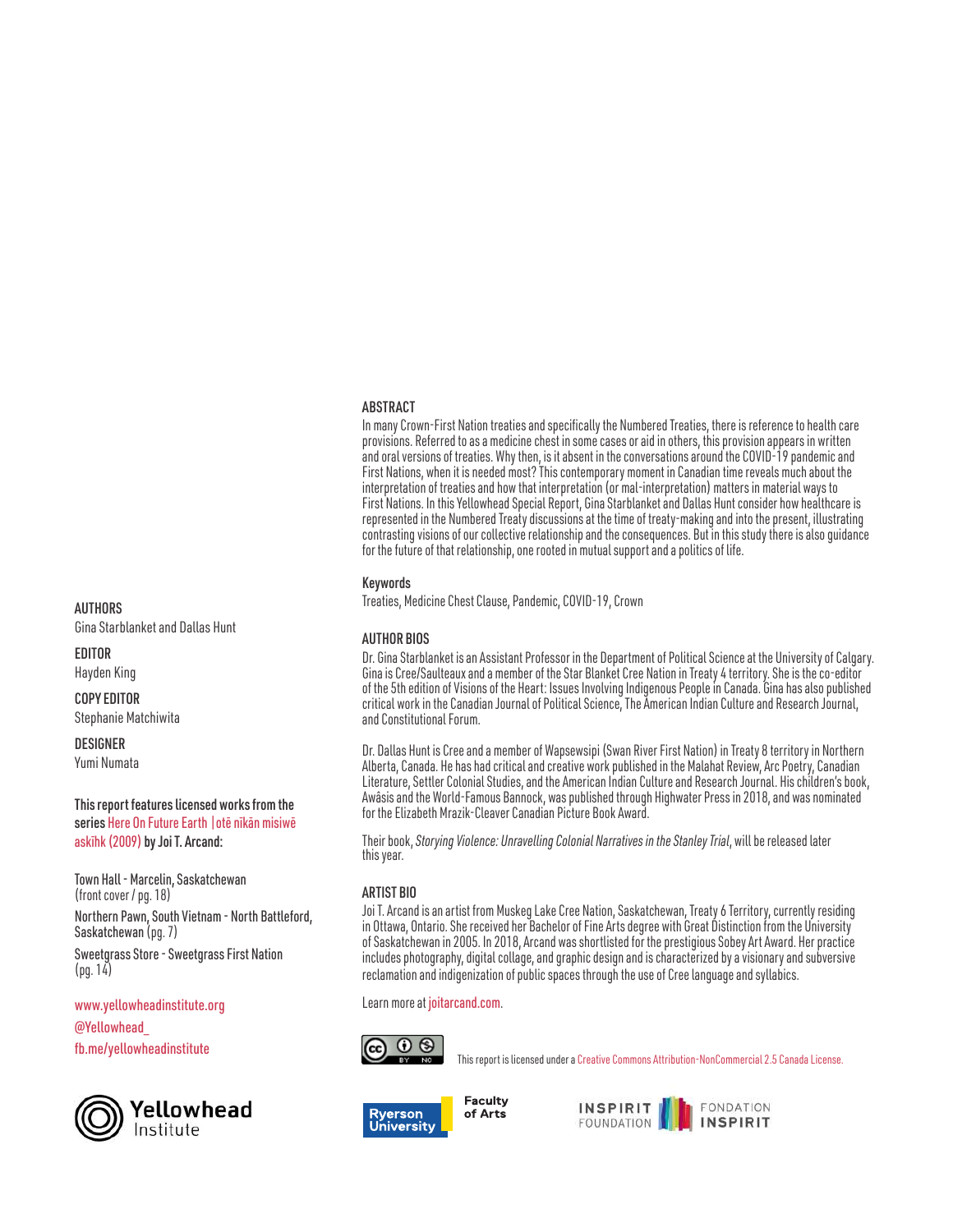## TABLE OF CONTENTS

5 **INTRODUCTION**

> 6 **PART ONE**

The Contemporary Terrain of the Numbered Treaties

8 **PART TWO**

On "The Benevolence of the Queen"

11 **PART THREE**

Treaty and the Politics of Life

17 **PART FOUR**

Treaty and the Expansion of Political Horizons

19 **ENDNOTES**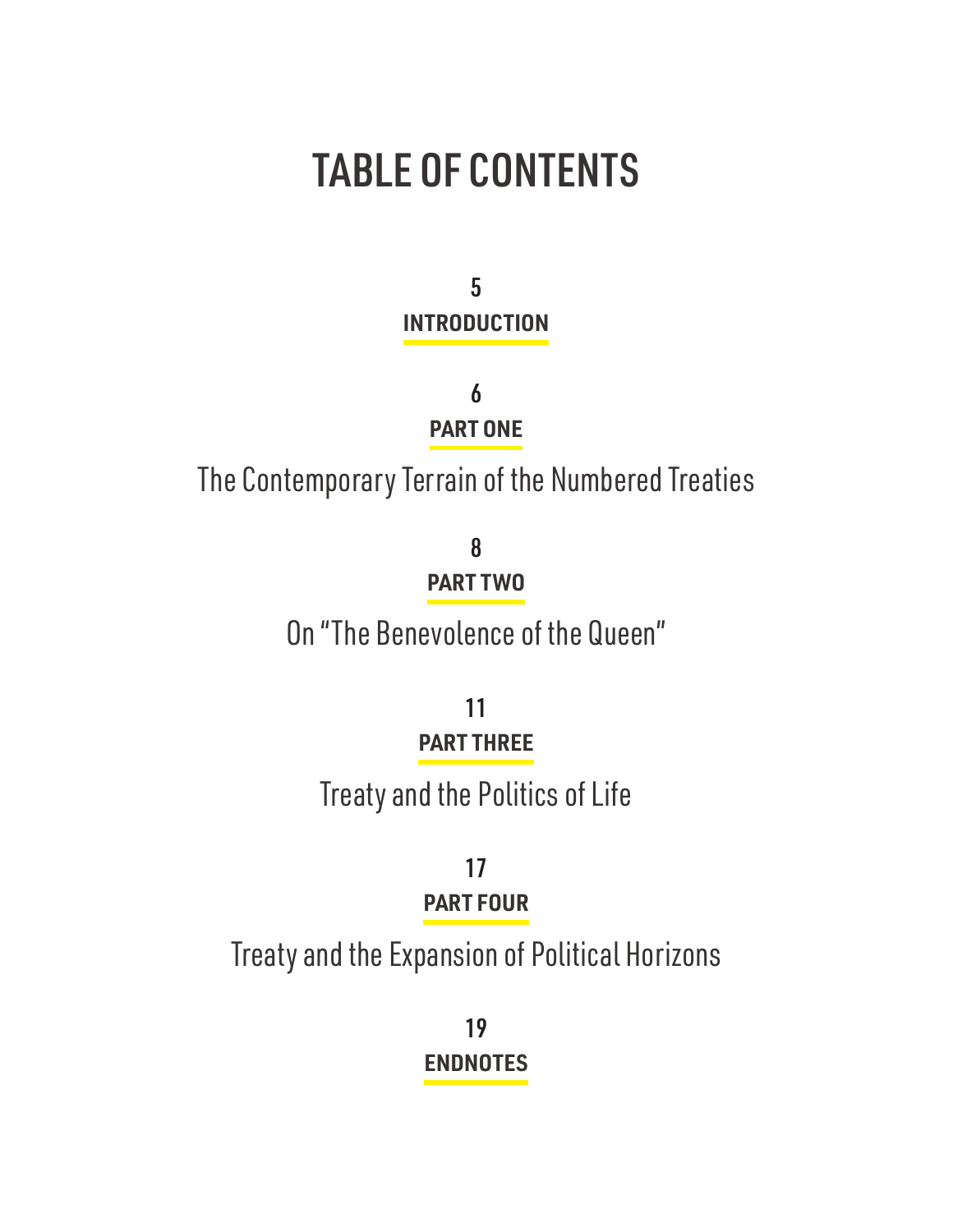"Now the old people tell us the day will come when the land will be sick again and there will be a fever, you know, a fever in the world, a fever in this land because the ascending problems that are coming up upon it because the land is sick; the economies are falling flat because the land is sick.

As [Indigenous] people, we don't think much of money. We still think of using things to help us live, helping one another, and that's the reason why the treaties were a dual road."

ELDER DANNY MUSQUA, KEESEEKOOSE FIRST NATION, TREATY 41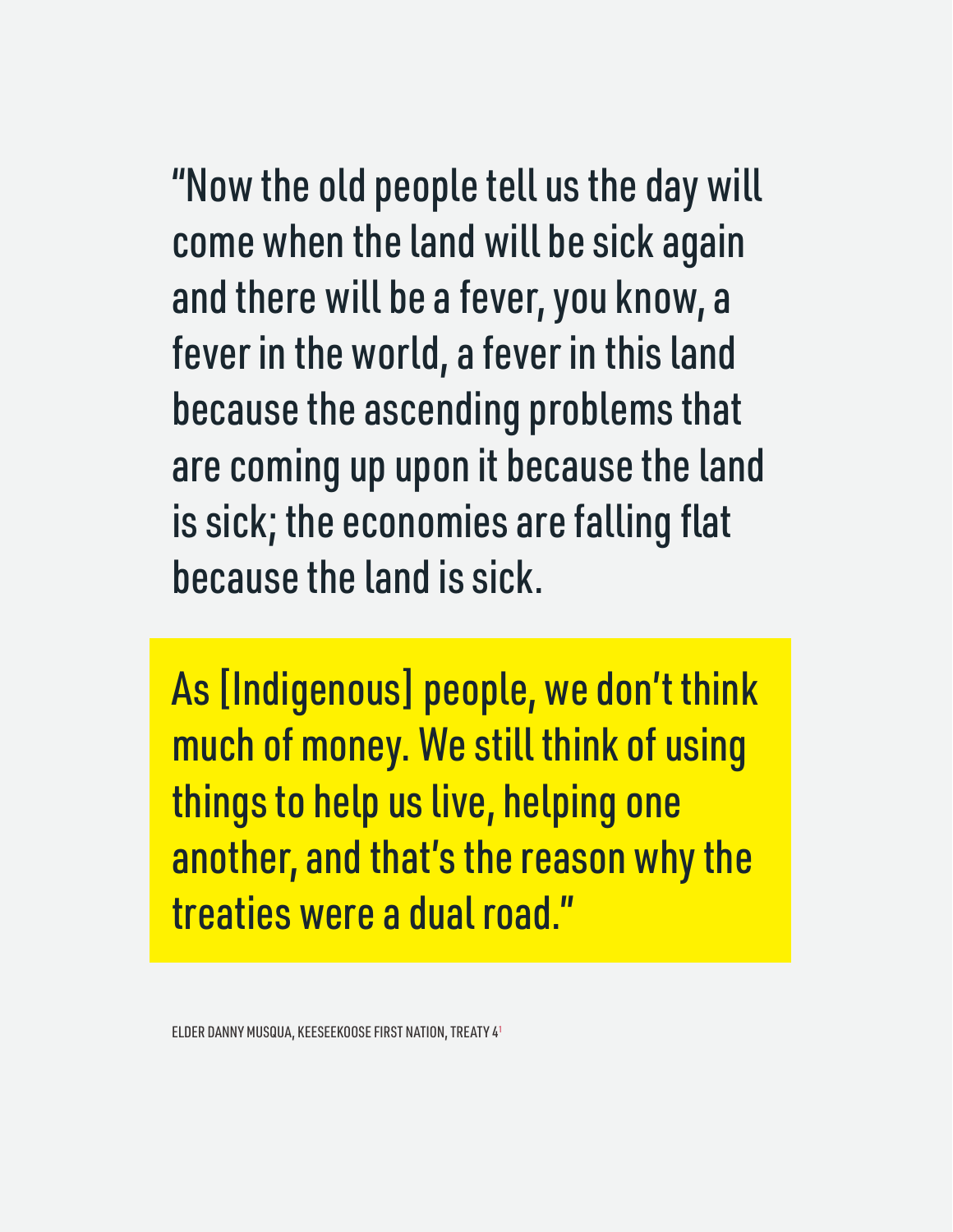## **INTRODUCTION**

IN RECENT MONTHS, the coronavirus pandemic has brought conversations surrounding the federal government's obligations towards Indigenous people to the fore, particularly in areas of health, security (including food security), and community capacity. 2

Broadly speaking, the pandemic has also drawn attention to the dysfunctional relationship between federal, provincial, and Indigenous governments, the latter of which have cited concerns surrounding a lack of transparency, communication, and co-operation from the other levels in pandemic support planning and implementation<sup>3</sup>.

For Indigenous people in Canada, matters of disease, sickness, and famine are not unprecedented and the historical record tells us that we cannot simply sit by and trust that either the feds or provinces will provide adequate levels of support and aid. Indigenous people are particularly vulnerable to communicable diseases due to long-standing and ongoing structural asymmetries that pertain to the administration of health services, environmental racism, and the inaccessibility of healthy food sources. And while all human beings are susceptible to the coronavirus, it has particularly injurious, and sometimes fatal, implications for those with pre-existing medical conditions, which Indigenous people experience at disproportionately high rates.

While much is made of the fact that Canada offers universal health care to all of its citizens, Indigenous people are all too aware that this universality does not equate to efficient and expedient medical services for all. Further, Indigenous people generally hold a broader and more holistic understanding of health than western

conceptions; that is, wellness of the body, mind, emotions, and spirit are understood to be interconnected and related to broader social, political, economic, and environmental factors including the wellness of the land and of other living beings in it.

These issues are particularly glaring given that the federal government has specific obligations to Indigenous communities, who are uniquely situated in a distinct and constitutionally entrenched political relationship with Canada. Indigenous people in regions covered by the Numbered Treaties, in particular, are party to political arrangements where the Crown has committed to assist in ensuring our well-being and our quality of life. (The Numbered Treaties are those eleven agreements negotiated between 1870 and 1921 that captured much of Canada, from northern Ontario, across the Prairies and into the Northwest Territories). Regrettably, since those treaties were negotiated, Canadian federal governments have generally disavowed the fact that Indigenous people hold treaty rights to health.

Given this state of affairs, and in the midst of a pandemic, what are we to make of the provisions in the Numbered Treaties that relate to health, wellness, disease, and moments of crisis? This report provides an overview of the ways in which questions of Indigenous wellness, and the continuity of Indigenous life, broadly understood, figure in

the Numbered Treaties. It does so by exploring the discussions surrounding treaty negotiations, Indigenous oral histories of treaty, and the contexts in which they were negotiated. By re-visiting the original intent of these treaties, we hope to offer a re-consideration of our collective relationship—as it pertains to this specific public health crisis and beyond.

**"FOR INDIGENOUS PEOPLE IN CANADA, MATTERS OF DISEASE, SICKNESS, AND FAMINE ARE NOT UNPRECEDENTED AND THE HISTORICAL RECORD TELLS US THAT WE CANNOT SIMPLY SIT BY AND TRUST THAT EITHER THE FEDS OR PROVINCES WILL PROVIDE ADEQUATE LEVELS OF SUPPORT AND AID."**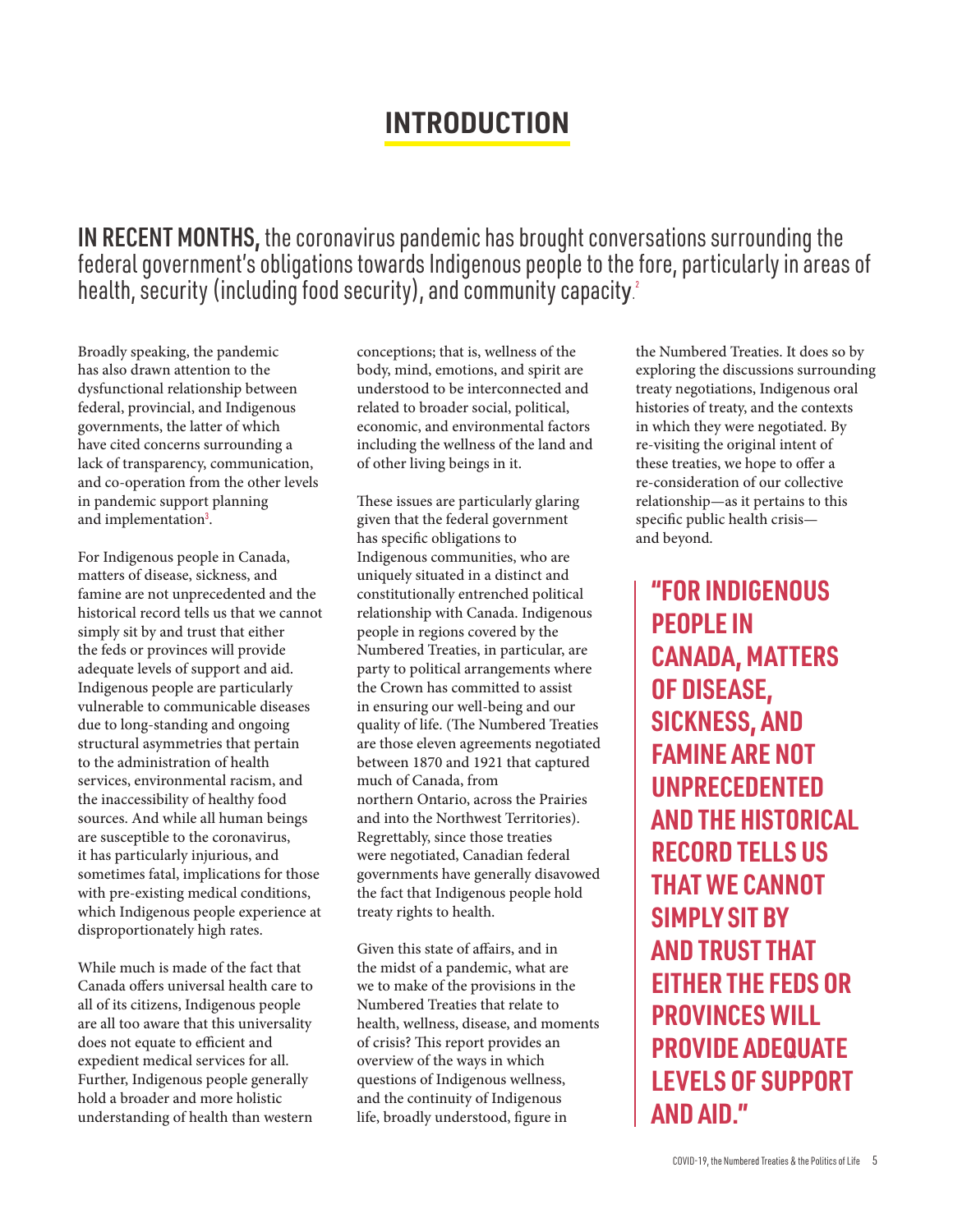## **PART ONE**

## The Contemporary Terrain of the Numbered Treaties

FOLLOWING THE 2019 Canadian federal election, Trudeau's Liberals narrowly formed their second government. This, after a first term in office that saw the party's purported commitment to strengthen relations with Indigenous people devolve into a record of failed engagements and shelved legislation.

Nonetheless, in his campaign for re-election, Trudeau promised the establishment of a National Treaty Commissioner's Office, intended to, "ensure that Canada implements the spirit and intent of Treaties, agreements, and other constructive arrangements."<sup>4</sup> Indeed, one of the hallmarks of this federal government's Indigenous policy has been an emphasis not just on the *recognition* of Indigenous rights, but also on their intended *implementation* through the development of legislation and mechanisms intended to enable them in robust ways.

A National Treaty Commissioner's office is not a novel idea, having been recommended in 1996 by the Royal Commission on Aboriginal Peoples (among others). The office may offer promise to some, but it is not a prerequisite to the implementation of treaty relationships. Indigenous people have long called upon the Crown, and the federal and provincial executives that now embody the Crown, to honour their treaty obligations both within and outside of state-sanctioned processes. These calls have, by and

large, not given rise to any significant transformation in the political relationship between treaty First Nations and Canada.

Little detail on the proposed office has been provided, other than government statements claiming it will undertake, "the ongoing review, maintenance and enforcement of Canada's treaty obligations."<sup>5</sup> It remains unclear if this office would provide Indigenous people with a similar or alternative process to the Specific Claims Tribunal for advancing claims relating to Crown breaches of treaty.

If the Trudeau government's recent attempts offer any insight, the office's mandate would likely be carried out within the existing federal structure, unaccompanied by any change in political authority, jurisdiction, or tax and revenue sharing between governments. Relatedly, the federal government's repeated commitment to using a "distinctions-based approach" in the purported fulfillment of its obligations to Indigenous people often translates to a model that differentiates between the needs of First Nations, Inuit, and Métis communities.

This approach does not, however, extend to distinctions in the different political relationships that Indigenous people within each of these categories have with the federal government, such as distinct treaty relationships.

Additionally, the proposed National Treaty Commissioner's Office in no way departs from Canada's longstanding understanding of treaties as fixed-term transactions with discretionary obligations. Its purpose appears to be to fulfill the terms of the transaction rather than altering longstanding asymmetries in the configurations of the Indigenous-state relationship. Yet, treaty relationships are not transactions whereby Canada's outstanding debts can be neatly reconciled. Rather, the implementation of treaties requires a commitment to envisioning a fundamentally alternate form of relationship, one which evidently lies outside of Canada's current political imaginary.

Meanwhile, there is an ongoing pandemic. Despite the lack of commitment and imagination from Canada, many treaty First Nations are grounding their public health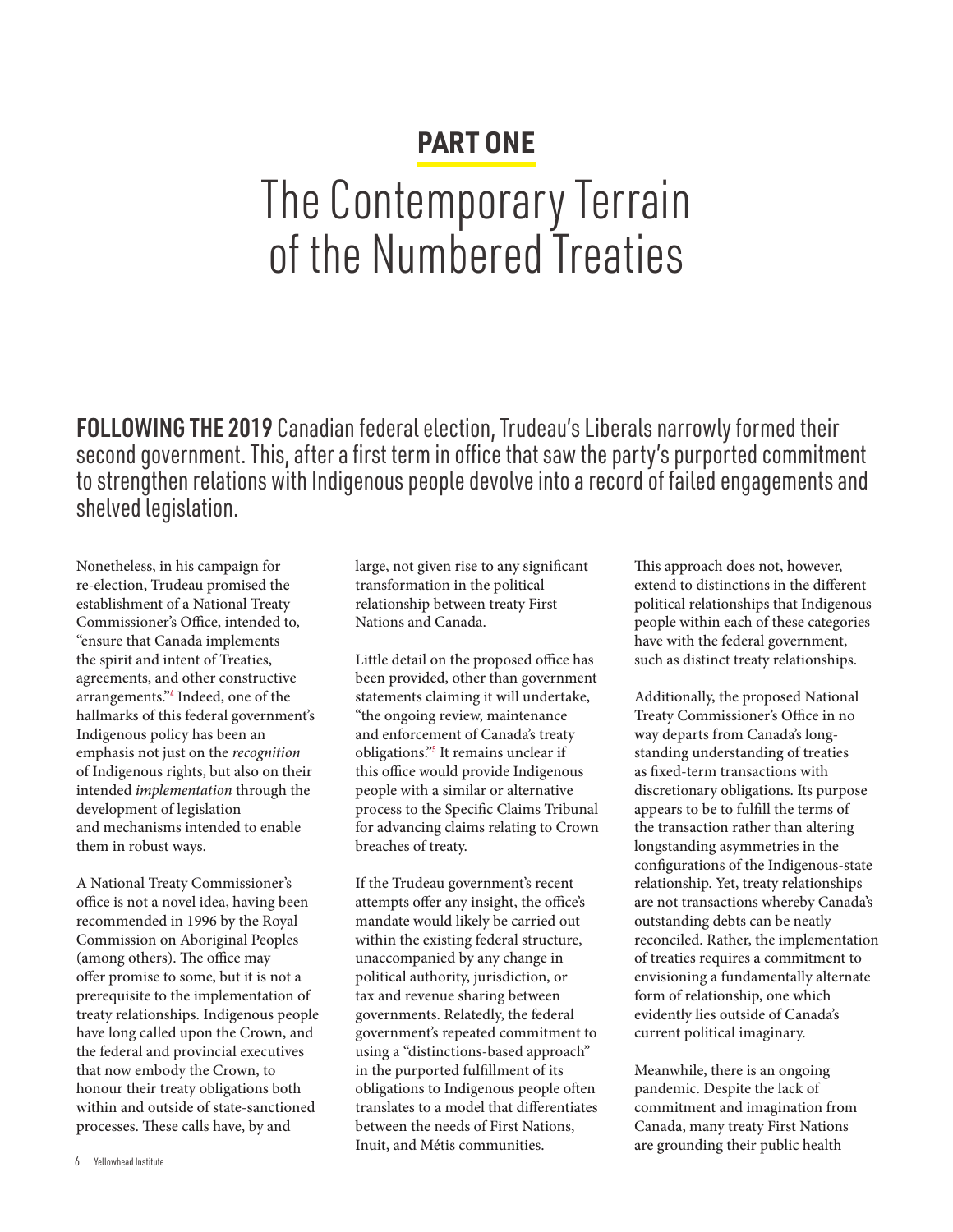

NORTHERN PAWN, SOUTH VIETNAM - NORTH BATTLEFORD, SASKATCHEWAN | HERE ON FUTURE EARTH, 2009 BY JOI T. ARCAND

governance, and their actions and interactions with other levels of government, in the framework of treaty. For instance, the First Nations of Maskwacis, Alexander First Nation, and the James Smith Cree Nation have all recently declared states of emergency and activated the medicine chest and pestilence clauses in Treaty  $6.6$ 

In addition, the Assembly of First Nations has declared a state of emergency, and many First Nations have taken steps to shore up their own jurisdiction and enact their own pandemic response measures.<sup>7</sup>

First Nations across Ontario, Manitoba, Saskatchewan and Alberta have closed their borders and erected blockades on provincial highways in an attempt to prevent infection and the spread of the virus within their communities, as well as to signal the fraught jurisdictional disputes that can arise between Indigenous communities, provincial governments, and the federal government (or, more precisely, its lack of involvement).<sup>8</sup> These and other Indigenous people have specifically pointed to the Crown' responsibility to provide assistance to its treaty partners in general, and especially so in times of need.<sup>9</sup>

**"...THE IMPLEMENTATION OF TREATIES REQUIRES A COMMITMENT TO ENVISIONING A FUNDAMENTALLY ALTERNATE FORM OF RELATIONSHIP, ONE WHICH EVIDENTLY LIES OUTSIDE OF CANADA'S CURRENT POLITICAL IMAGINARY."**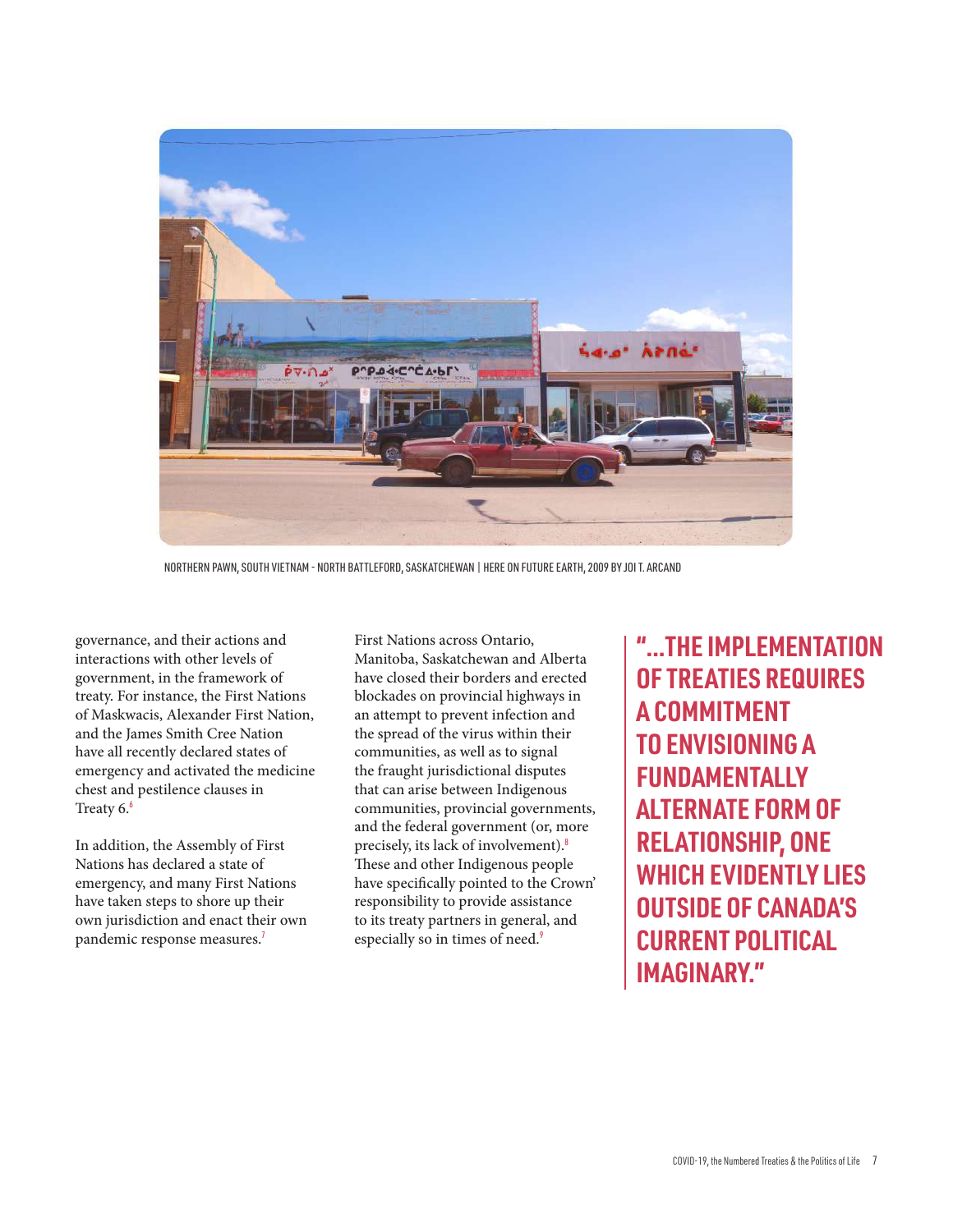## **PART TWO**

## On "The Benevolence of the Queen"

PRIOR TO CONTACT with European settlers, Indigenous populations in the region currently called Canada can be characterized as having much stronger physical, mental, and spiritual wellness relative to today. Historical records and contemporary scholarship suggest that diseases, illnesses, cancers, mental disorders, and other significant health conditions were relatively rare occurrences. 10

Indigenous people have long understood human wellness as interconnected and interconnected and inextricably linked to the environments in which we live and hold responsibilities towards. Precontact, Indigenous people had longstanding practices for maintaining a high quality of life that arose from an intimate knowledge of local surroundings, and specifically of the medicinal and healing powers of the living earth.

Contact with Europeans exposed many of our ancestors to infectious diseases that they had no immunity or established remedies for. These included influenza, tuberculosis, measles, polio, diphtheria, and smallpox, among other diseases that were prevalent in Europe at the time. The particular vulnerabilities of Indigenous populations were recognized by settler officials, as evidenced in historical records such as Duncan Campbell Scott's acknowledgment that, "The Indian is even more susceptible than his white neighbour to the deadly menace of this disease [tuberculosis]."<sup>11</sup>

Further, the increase in newcomer populations and their wilful exploitation of the buffalo, among other vital sources of subsistence,

severely impacted the wellness of Indigenous populations, many of whom faced unprecedented levels of starvation in the years leading up to treaty negotiations. As W.J. Christie, the Chief factor for the Saskatchewan Region of the Hudson's Bay Company wrote in an 1871 internal memoranda to Lieutenant Governor Archibald, "The buffalo will soon be exterminated, and when starvation comes, these Plains Indian Tribes will fall back on the Hudson's Bay Forts and settlements for relief and assistance."<sup>12</sup>

Indeed, written and oral historical records indicate that Indigenous peoples' interest in entering into treaty-making was grounded in a dual imperative. First, many Indigenous people saw the rapidly increasing presence of newcomers and wanted to impose limits on settler actions in their territories. These actions included the liquor trade, exploitation of animal populations and the land, surveys and purported sales/purchases of territory, and other actions being undertaken by settler individuals and officials that Indigenous leaders wanted the Crown to prevent.

Second, with increases in settlement, Indigenous people sought to assert their own authority and jurisdiction

relative to newcomers, including: 1) pre-existing rights and responsibilities that they wanted affirmed under the treaties and 2) new alliances and inter-societal commitments that they sought to institute through the establishment of a relationship with the Crown. For Indigenous peoples, the negotiation of treaties followed a long tradition of treaty-making between nations and among other living beings. These practices pre-dated the arrival of Europeans, helping to mediate the relationships between individuals, communities, and the land and water in shared spaces.

Such diplomatic practices follow from the recognition that living beings do not exist in isolation but are interdependent on one another and the environments that surround us. In order to sustain these networks of interconnection, we may learn from and contribute to the life of other living beings but are not to interfere with their inner workings. This relationality is evident in the kinship terms and metaphors that were often used in treaty negotiations to symbolize notions of sharing, care, and nurturance.<sup>13</sup>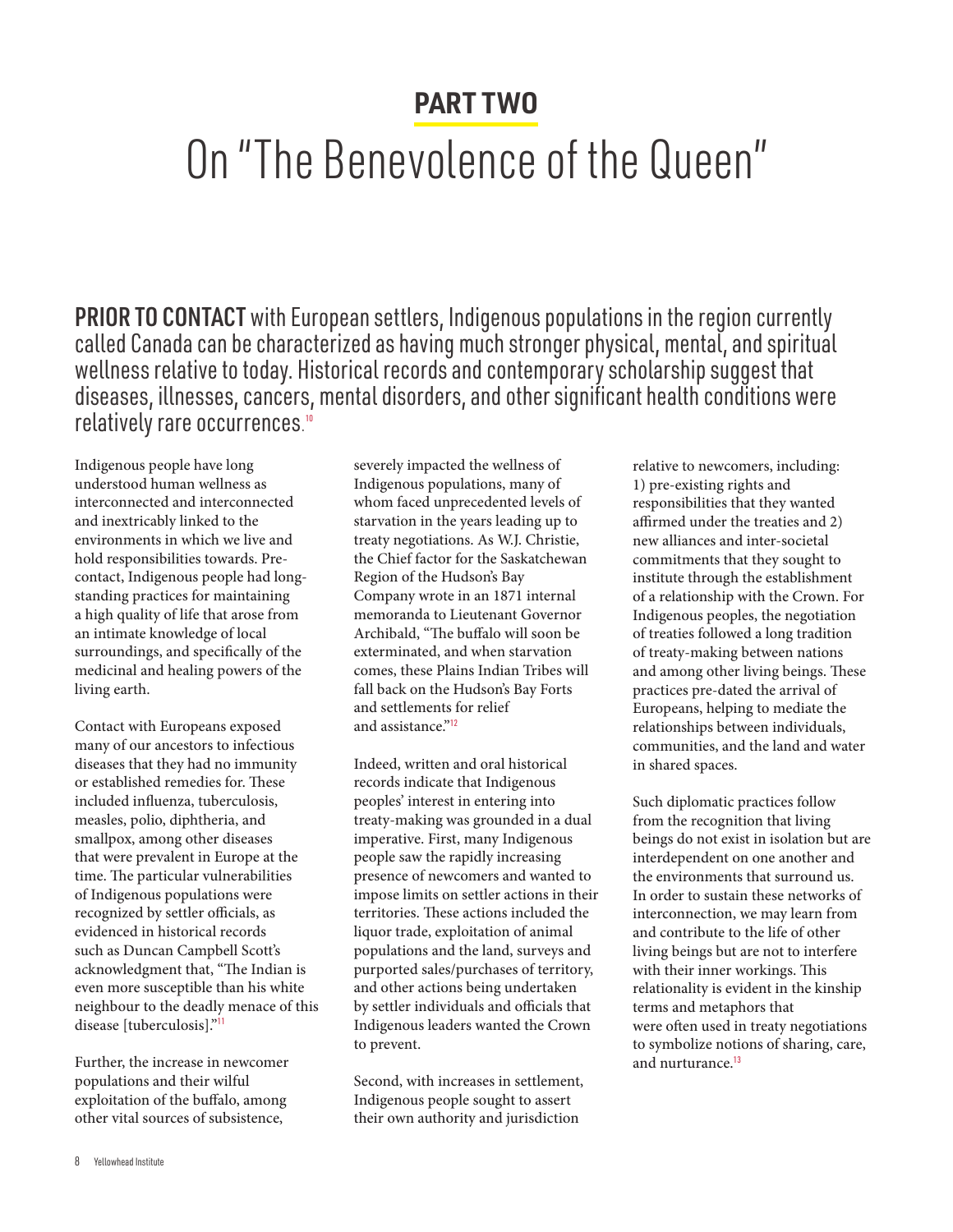**"...SUCH CONDITIONAL "BENEVOLENCE" BETRAYS THE NATURE OF TREATIES, WHICH INDIGENOUS LEADERS HAVE ALWAYS UNDERSTOOD TO BE LIVING, ENDURING AGREEMENTS."**

Treaties were not straightforward endeavors, as Indigenous representatives sought to create arrangements for co-existence that would forever alter their worlds, precisely on the basis that the agreements they were negotiating should ensure, not intentionally constrain, the elements that they saw as necessary to secure a high quality of life for future generations.<sup>14</sup> As Menno Boldt writes, "[The chiefs who negotiated the treaties] strained to peer over the horizon of their time to see what their future needs for survival and well-being as Indians would be in the emerging world." <sup>15</sup>

Throughout the course of treaty negotiations, when pressed on the Crown's intentions, Crown representatives assured Indigenous populations to trust "the benevolence of the Queen," responding to Indigenous peoples' concerns surrounding ongoing famine and disease with assurances that, "the Queen will take care of all her children," or that "she in her goodness would give such help as she thought the Indians needed."<sup>16</sup> While the question of Indigenous peoples' future quality of life, and the provision of aid and assistance in times of need was discussed during the negotiation of many of the Numbered Treaties (with many Indigenous people maintaining that these discussions were reflected in oral commitments), Crown

commissioners generally set it aside from the list of commitments recorded in the text of treaties.

For instance, in negotiating Treaty 8, commissioners Laird, Ross, and McKenna indicated to Indigenous people that "the Government was always ready to give relief in cases of actual destitution, and that in seasons of distress they would without any special stipulation in the treaty receive such assistance as it was usual to give in order to prevent starvation." They continued: "We assured them, however, that the Government would always be ready to avail itself of any opportunity of affording medical service just as it provided that the physician attached to the Commission should give free attendance to all Indians whom he might find in need of treatment."<sup>17</sup>

Indigenous people have long argued that the provision of medical care is a right that was negotiated under the Numbered Treaties, and have demanded that the Crown honour this right from the period immediately following the negotiation of Treaty 1 onward. In 1873, in response to concerns advanced by signatories to Treaty 1 surrounding outstanding treaty promises that had not materialized, Canada appointed a Board of Indian Commissioners. They ultimately recommended that, "without recognizing the alleged promises in their entirety, the Privy Council should announce to the Indians, that […] the Governor General in council had resolved, out of the benevolence of Her Majesty, to give the Indians, parties thereto, as a supplement to their existing annuities and other benefits under the Treaty, a number of articles including 'a supply of simple medicines to be provided for each Reserve, and place in the custody of some suitable person.'"<sup>18</sup>Of significance here is the framing of these concerns as ones the Queen would attend to out of benevolence or goodwill rather than as part of legally and politically binding treaty agreements.

Canada has long refused to formally acknowledge that Indigenous people have Aboriginal or Treaty rights to health, remaining unclear about whether the provision of health services to Indigenous people flows from policy, statute, or treaty.<sup>19</sup> This situates Crown treaty commitments as discretionary and contingent on social and political will.

Yet, such conditional "benevolence" betrays the nature of treaties, which Indigenous leaders have always understood to be living, enduring agreements. The intended continuity of treaties is apparent in many references that Indigenous signatories made to their permanence, i.e. as long as the sun shines, waters/rivers flow, and the grass grows. By invoking the sun, water, rivers, grass, and even in some contexts, the rocks and mountains, Indigenous peoples emphasized an understanding of human relations as ever-lasting, growing, and flourishing. Importantly, the notion of continuity also speaks to the ways in which treaties were not static, one-time transactions, but rather were intended to provide a framework that future generations could draw on to govern the relationship.

Treaties were negotiated precisely because our ancestors wanted to ensure that future generations would be able to turn to them in their efforts to maintain a high quality of life. State neglect of this very important dimension of treaties is even more glaring in moments when Indigenous people find the conditions necessary for our lives or livelihoods to be under threat. In many ways, this pandemic lays bare the ongoing issues in the treaty relationship, in that efforts to maintain the health and well-being of Indigenous communities have been, and continue to be, hamstrung by a narrow and compartmentalized conception of treaties and what treaty relations and the obligations that flow from them could and should entail or look like.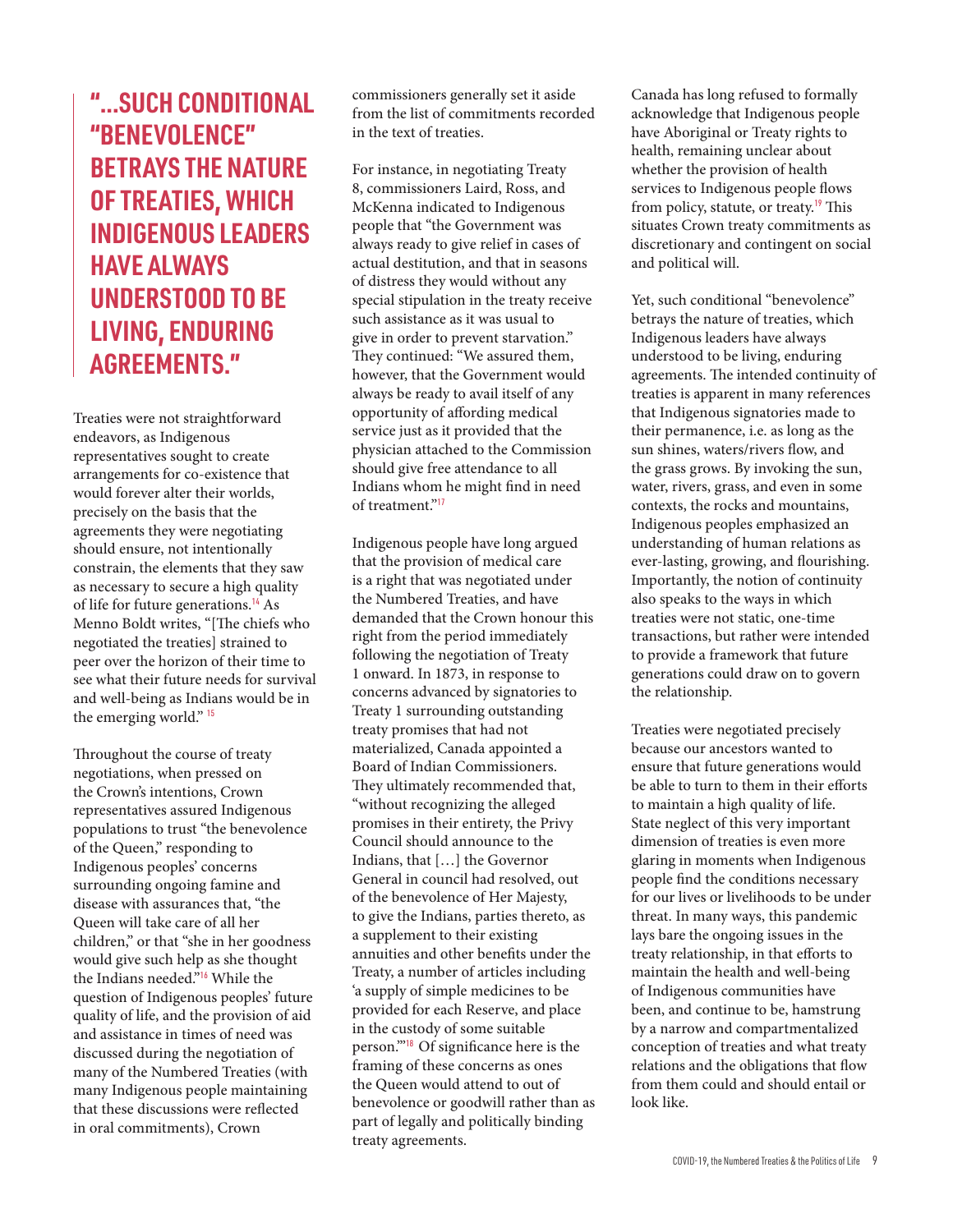"By invoking the sun, water, rivers, grass, and even in some contexts, the rocks and mountains, Indigenous peoples emphasized an understanding of human relations as ever-lasting, growing, and flourishing.

Importantly, the notion of continuity also speaks to the ways in which treaties were not static, one-time transactions, but rather were intended to provide a framework that future generations could draw on to govern the relationship."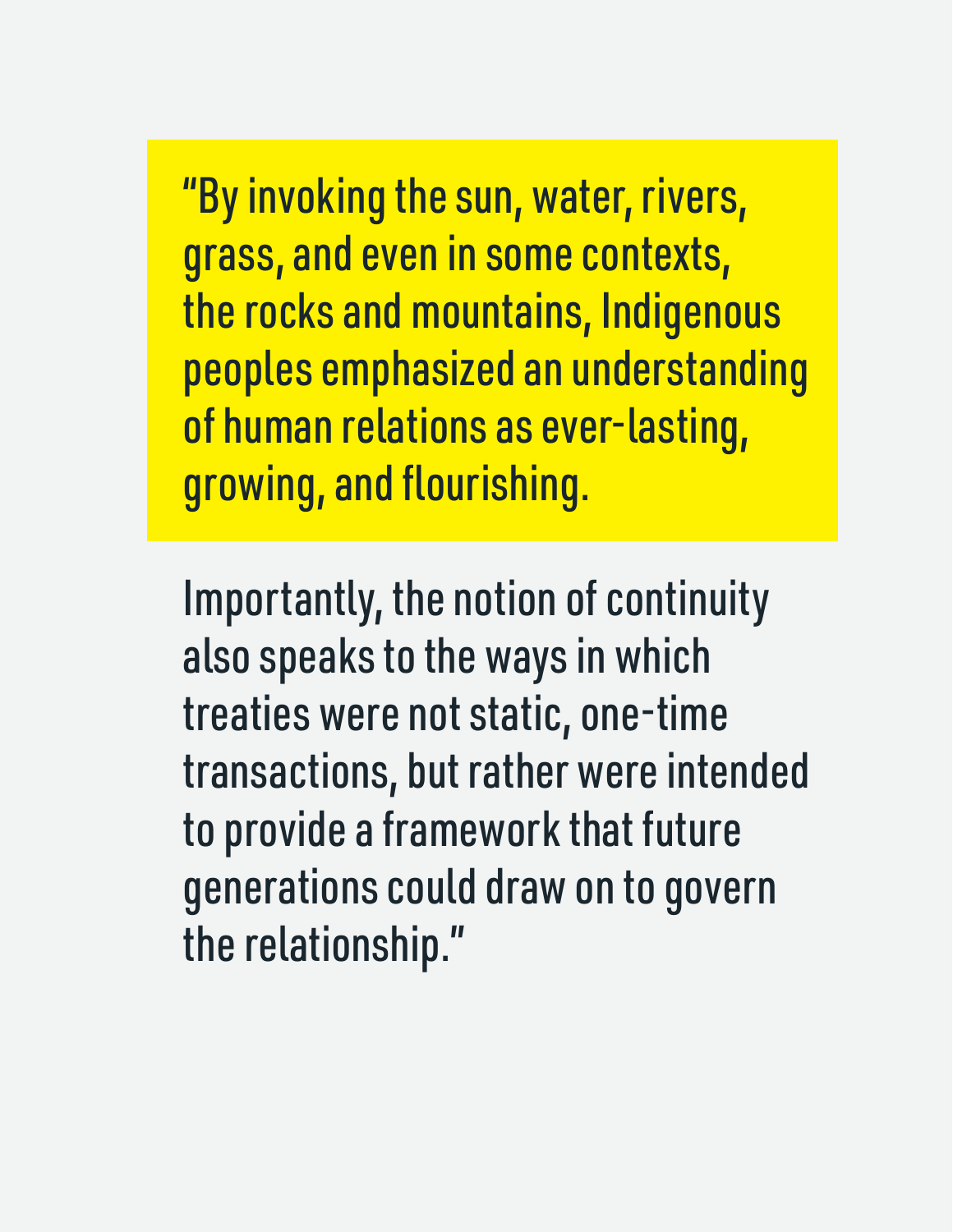## **PART 3** Treaty and the Politics of Life

BEYOND THE PROBLEM of temporary, discretionary, and conditional Crown interpretation of treaties, lie a plethora of ongoing issues arising from the compartmentalization of treaties and treaty rights. One of the most common approaches to the analysis of treaties within government is to divide treaties into disparate policy categories, such as education, justice, health, annuities, hunting and fishing, and so on.<sup>20</sup>

This follows the Crown's initial approach in recording the text of treaties, which compartmentalized dimensions of the treaty relationship into a list of distinct, fixed terms. Yet, there were a number of principles and commitments articulated in the oral discussions surrounding treaties that, as John Borrows has argued with respect to the Treaty of Niagara, speaks more broadly to the nature of the intended relationship.<sup>21</sup> This has been true in relation to the Numbered Treaties as well, with Indigenous people pointing to the "spirit" of the treaty or a number of "outside promises" that were discussed but not recorded in the written text.

Indeed, the courts have recognized the importance of looking to Indigenous oral histories when interpreting treaties<sup>22</sup> and have articulated a number of principles in a theoretical departure from "plain-text" readings.<sup>23</sup> However, these principles are not always implemented in practice, and even in some instances when they have been affirmed, these principles have not been reflected in the court's judgments.<sup>24</sup>Thus, many issues in the

Indigenous-Crown relationship that arise from one-sided, Eurocentric interpretations of treaties, including Crown assumption of land cession, issues in the federal/provincial relationship, the question of resources, jurisdictional disputes and, of particular relevance to the current discussion, questions of wellness and quality of life, remain outstanding.

Broadly speaking, the goal of treaty interpretation, as described by the courts, is not to dwell on difference but to arrive at an interpretation of common intention that "best reconciles the interests of both parties at the time the treaty was signed."<sup>25</sup> The court's approach fails to transform the treaty relationship; the relationship remains configured, asit has always been, by the imperatives of settler nation-building and Indigenous oppression, and the horizons of treaty implementation are constrained by the project of arguing for the broadest possible understanding of specific treaty clauses on a case-by-case basis. Instead of facilitating a move away from a transactional understanding of treaties, the principles of treaty

interpretation provide little more than legal recognition of the importance of accounting for Indigenous understandings of the terms of the "treaty transaction."<sup>26</sup>

The compartmentalization of the treaty relationship, and the associated assumption that the Numbered Treaties constitute transactions wherein land was exchanged for a distinct list of treaty terms, continues to limit Crown obligations but also serves to contain the horizons of Indigenous political mobilization. What we mean by this is that rather than revisiting the nature of the current political relationship between Indigenous people and the Crown in accordance with Indigenous understandings of treaty, institutional efforts towards treaty implementation have largely focused on the political project of working towards garnering a common understanding of specific treaty obligations, discussing how these translate to particular policy areas, and undertaking a range of educational initiatives.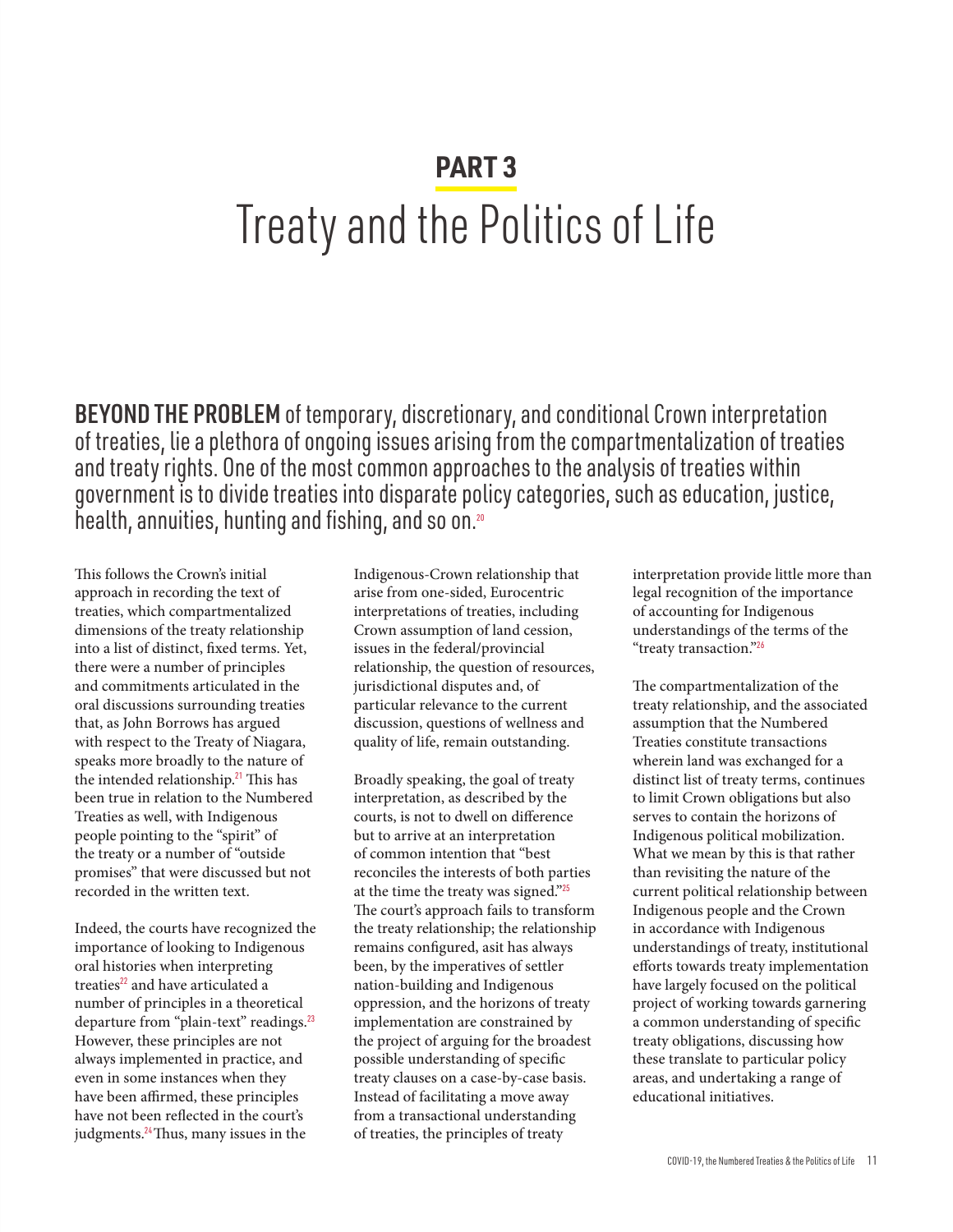### **"THE MUTUAL, LIFE-GIVING CHARACTER OF TREATIES EXTENDS TO MULTIPLE REALMS OF THE RELATIONSHIP AND EXCEEDS THE NOTION OF BASIC SURVIVAL...**

**WE ARE OF THE VIEW THAT THESE DISCUSSIONS CANNOT BE ADEQUATELY CAPTURED BY LITERAL INTERPRETATIONS OF SPECIFIC TERMS OF TREATY, OR BY ARGUING FOR A CROWN COMMITMENT TO THE PROVISION OF MEDICAL AID, BUT THAT THEY REPRESENT A "POLITIC OF LIFE" THAT WAS CONCEPTUALIZED MUCH MORE BROADLY BY INDIGENOUS NEGOTIATORS.**

For instance, a 2010 impact evaluation of Treaty Commissions in Canada, including Saskatchewan's Office of the Treaty Commissioner and the Treaty Relations Commission of Manitoba, indicated that while both offices have found success in increasing public awareness of treaties, in advancing partnerships with public and private sector organizations, and in creating more respectful inter-societal relations, there have been "'impediments to the commissions' work in improving relations or resolving treaty issues between Canada and First Nations," particularly with respect to the advancement of Indigenous self-government.<sup>27</sup>

The impacts of these issues extend broadly to all realms of the treaty relationship, including the question of Indigenous health and wellness. Within compartmentalized approaches to treaty interpretation/ implementation, healthcare is often dismissed by the federal government as outside of the treaty relationship, despite ample evidence indicating otherwise. While Treaty 6 is the only treaty with any written reference to the provision of medical care and aid in times of famine and pestilence, $28$ oral histories and the surrounding

records and communications from Crown representatives indicate that the imperative of survival, wellness, and protection, both of human beings and the environments they inhabit, are central dimensions of every treaty relationship. These discussions include, but also exceed, the Crown commitment to provide basic medical care and assistance in times of need to Indigenous people.

Discussions surrounding the wellbeing and the quality of life of future generations, in particular, represent recurring themes that were raised during the negotiation of each treaty. When negotiating treaties, many Indigenous leaders recognized that increased settler presence and the accompanying decline of animal populations, spread of disease, trade of liquor, and other changes necessitated the development of new political agreements to govern the relationship with newcomers in ways that would stand to benefit both parties. Ultimately, Indigenous people would agree to share the lands with settler populations, entering into what Indigenous Elders describe as a "mutual life-giving relationship."<sup>29</sup> The mutual, life-giving character of treaties extends to multiple realms

of the relationship and exceeds the notion of basic survival. It involves a commitment from the Crown to ensure the well-being of Indigenous populations, many of whom were experiencing rapid declines in physical health and high rates of death within their communities in the period leading up to negotiation of treaties. We are of the view that these discussions cannot be adequately captured by literal interpretations of specific terms of treaty, or by arguing for a Crown commitment to the provision of medical aid, but that they represent a "politic of life" that was conceptualized much more broadly by Indigenous negotiators.

The disjuncture between the Crown's literal interpretation of provisions relating to medical aid, and Indigenous understandings of the many, interconnected, elements necessary to maintain a healthy and robust life are evident in the words of the late Elder Jimmy Myo:

[…]when the white man came we started having a lot of different diseases. People were dying because these diseases were new to us, and when the Queen's representative came and made treaties with us, the old man that was talking there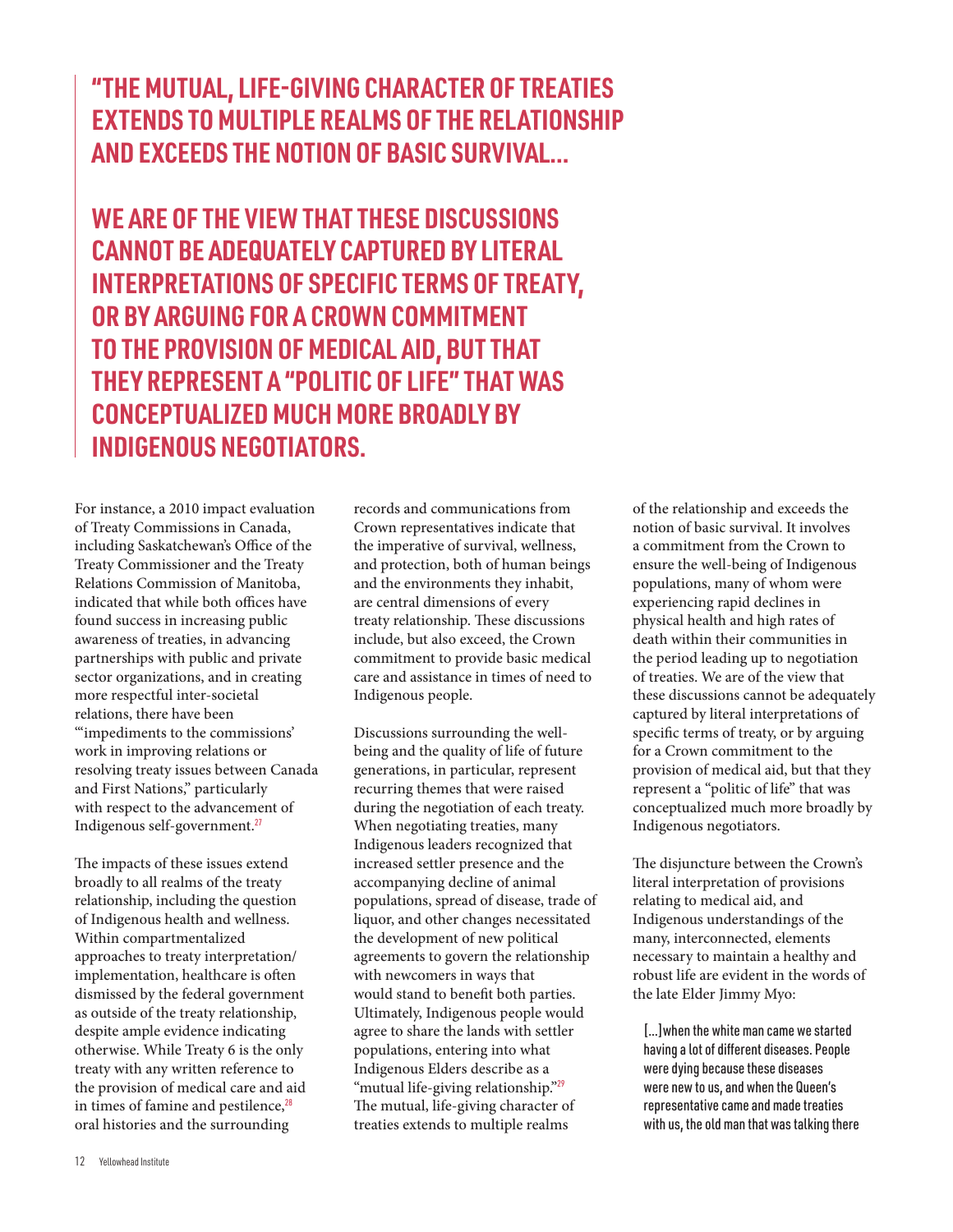[...] told them [...] "I have everything right now. See the buffalo. I have medicine. I have an old lady that will help cure my disease. I have a medicine man, a doctor, that will cure my disease. Are you going to replace them? These things that I have were given to me by God, such as the law that was given to me by God. Do you think you will be able to replace them?"30

Wellness, then, flowed from an interconnected understanding of life and was conceptualized in a robust way, where Indigenous communities would be able to sustain a high quality of life and an adequate livelihood relative to newcomer populations. Importantly, in seeking commitments surrounding well-being and survival from the Crown, Indigenous people wanted to learn about the medical knowledge and practices that newcomers might bring, without sacrificing their own pre-existing ones.

Indeed, Saskatchewan's Office of the Treaty Commissioner wrote that, "Cree Elders described Treaty First Nations expectations of the Crown as analogous to their understanding of *me wut*. *Me wut* was a medicine bag which required the services of a specialist with the knowledge to properly administer the medicines […] For our Elders, the Crown undertaking meant a Crown commitment to provide and share with our Nations, all of the health resources and knowledge available in Her realm."<sup>31</sup> Importantly, Western medical practices and knowledge were intended to contribute to, *not supplant*, Indigenous peoples' traditional medical practices which, as Elder Myo's insight illustrates, were interconnected with and indeed contingent upon the continuity of an entire way of life.

In many ways, while the focus of some Indigenous leaders was on survival, especially in the face of disease and starvation, Indigenous peoples conceptualized treaty as more than simply "surviving" — that is, they wanted their people to flourish, or have a high quality of life, in the

face of changing circumstances as well. Unfortunately, the Crown infrequently recorded these parts of the conversation, assuring Indigenous people that medical assistance and care would be provided as a matter of course and did not need to be incorporated into the treaty. Indeed, Alexander Morris' records of treaty negotiations indicate that the Crown committed to providing additional aid in times of need even if these commitments were not included in the written text of the treaty that was recorded by the Crown: "Last winter when some of the Indians wanted food because the crops had been destroyed by grasshoppers, although it was not promised in the treaty, nevertheless the Government sent money to buy them food, and in the spring when many of them were sick a man was sent to try and help them. We cannot forsee [sic] these things, and all I can promise is that you will be treated kindly, and that in extraordinary circumstances you must trust the generosity of the Queen."<sup>32</sup>

In Treaties 1 and 2, Indigenous knowledge-holders have long argued that medical aid was one of the "outside promises" discussed during treaty negotiations, but that did not get included in the initial text recorded by the Crown.<sup>33</sup> Like in all treaties, concerns surrounding the well-being of current and future generations were shared by Indigenous leaders, and in fact this concern was the cause of an impasse on the fifth day of negotiating Treaty 1, when some Indigenous negotiators threatened to leave due to the belief that "the treaty terms proposed by [Treaty commissioner Wemyss] Simpson would not benefit them and would be insufficient to sustain future generations of their people."<sup>34</sup> On their part, Crown representatives indicated to Indigenous negotiators that one of the Queen's intentions was to keep the Indians safe from "famine and distress,"<sup>35</sup> and that the Queen "was willing to help the Indians in every way."<sup>36</sup>

**"LAST WINTER WHEN SOME OF THE INDIANS WANTED FOOD BECAUSE THE CROPS HAD BEEN DESTROYED BY GRASSHOPPERS, ALTHOUGH IT WAS NOT PROMISED IN THE TREATY, NEVERTHELESS THE GOVERNMENT SENT MONEY TO BUY THEM FOOD, AND IN THE SPRING WHEN MANY OF THEM WERE SICK A MAN WAS SENT TO TRY AND HELP THEM.** 

**WE CANNOT FORSEE [SIC] THESE THINGS, AND ALL I CAN PROMISE IS THAT YOU WILL BE TREATED KINDLY, AND THAT IN EXTRAORDINARY CIRCUMSTANCES YOU MUST TRUST THE GENEROSITY OF THE QUEEN."**22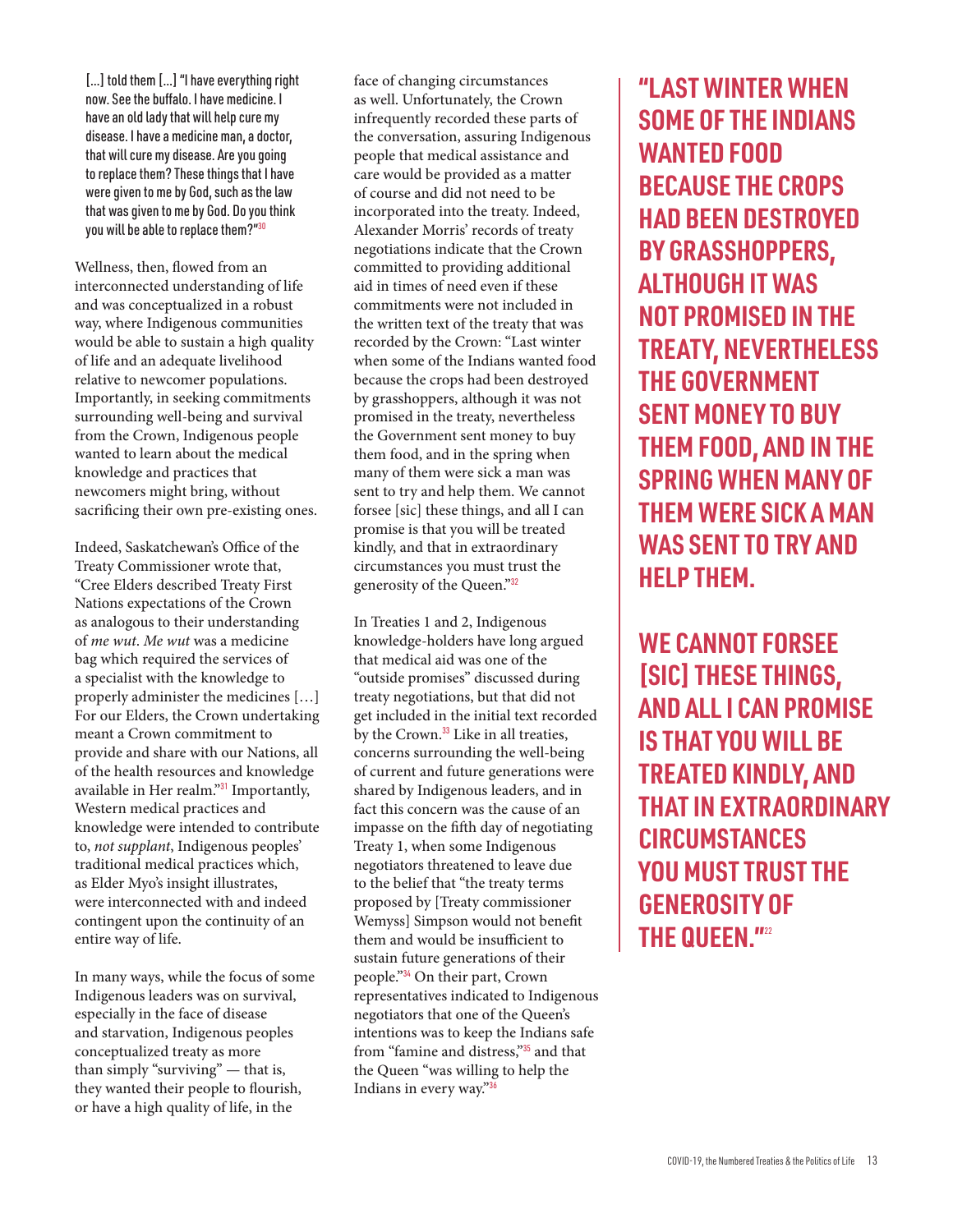

SWEETGRASS STORE - SWEETGRASS FIRST NATION | HERE ON FUTURE EARTH, 2009 BY JOI T. ARCAND

In Treaty 4, Treaty commissioner Alexander Morris, told the Indigenous peoples of the Qu'Appelle region about the "red men living in Quebec and Ontario" who "are happy; instead of getting fever in number by sickness they are growing in number" and the Queen wanted Indigenous people in Treaty 4 territory, "to have the same blessings." Indigenous oral histories also indicate that the provision of medicine and aid formed part of Treaty 4. For instance, the late Elder Gordon Oakes of the Nekaneet First Nation, a record keeper for the Indian version of Treaty 4, indicated:

I was educated by Sewepiton, who was present at the signing of Treaty No. 4 in Fort Qu'Appelle, for the first thirteen years of my life. I did not attend a school during that period and received my education in the traditional Indian way. Sewepiton was already a young man in 1874 when he attended the treaty assemblies between

the Indian peoples and the Queen's representatives. Sewepiton spoke four languages, Cree, Saulteaux, Assiniboine and Blackfoot. He understood and related to me the different tribes' comprehension of the meaning and terms of the treaty. At the treaty assemblies, the Queen's representative's interpreter spoke Cree. Sewepiton understood that it was two nations bargaining. It was one nation asking for the approval and right to enter the land and the other nation agreed but only in exchange for certain rights which promises include education, tax exemption, medicine, and land. [...] *The Queen's representative told them that the future generations will continue to use the treaties and enjoy the treaty rights such as education, and provisions in cases of famines, and pestilence.*<sup>37</sup>

Yvonne Boyer's extensive research on treaties in the realm of health has indicated that discussions surrounding medical aid were raised during other

treaty negotiations as well, and that the association between treaty-making and the provision of care was reinforced by the presence of physicians at many treaty negotiations, an association which could be understood as implying that medical assistance would accompany the treaty relationship into the future.<sup>38</sup> Additionally, Boyer further notes that the federal government has recognized in internal documents that similar verbal commitments were made in Treaties 7, 8, 10, and 11.<sup>39</sup>

Treaty 7 was negotiated less than a year after Treaty 6, and Indigenous parties were facing similar contexts of disease and starvation. In a report compiled by Rev. C. Scollen, which commissioner Laird included in the records preceding the 1876 negotiation of Treaty 7, Scollen estimates that from 1870 onward, the "disease so fatal to Indians, the small-pox" resulted in a loss of between 600 to 800 lives.<sup>40</sup>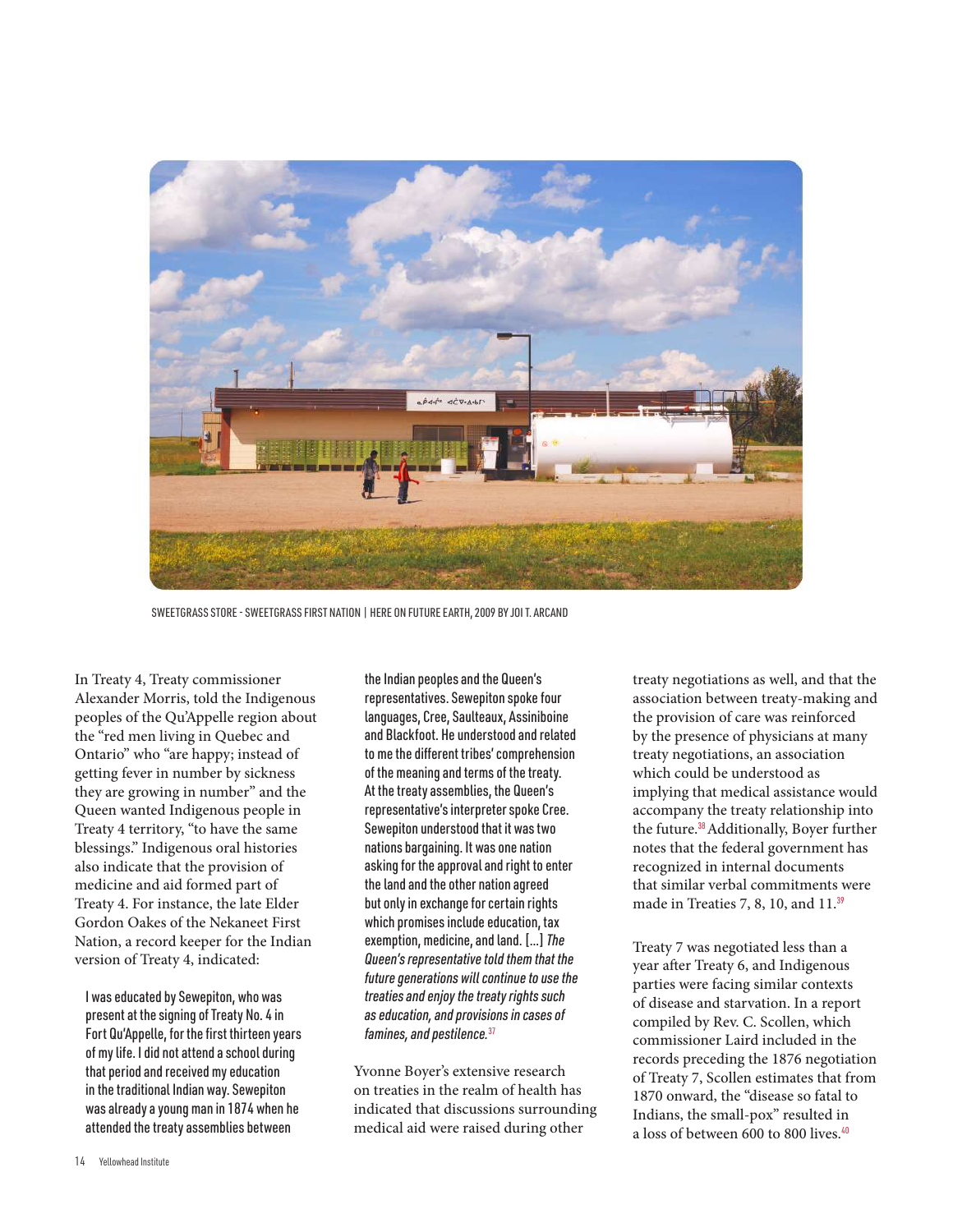When outlining reasons why he felt that a treaty should be negotiated, Scollen wrote that the Blackfoot "have an awful dread of the future."<sup>41</sup> Richard Price explains that Indigenous people of Treaty 6 and 7 generally approached treaty-making with the view that "the Queen had made a treaty to protect and care for her indian subjects," noting that "The Treaty 7 people have an even stronger belief [than the Treaty 6 people] in this purpose of the treaty."<sup>42</sup> Further, in negotiating Treaty 7, Laird told the Indians that, "The Queen wishes to offer you the same as was accepted by the [Treaty 6] Crees."43 As previously mentioned, Treaty 6 is well-known for its inclusion of written clauses surrounding the provision of medical care and aid in times of famine and pestilence.

In Treaty 8, the commissioners' report indicates that Indigenous parties also asked for "assistance in seasons of distress;" in response, the commissioners indicated that, "the Government would always be ready to avail itself of any opportunity of affording medical service just as it provided that the physician attached to the Commission should give free attendance to all Indians whom he might find in need of treatment."<sup>44</sup> Indeed, with respect to Treaty 8, Price notes that an "earnest appeal was made for the services of a medical man" and that the commissioners' report indicates that "they made significant verbal commitments in these areas" including but not limited to the promise "that supplies of medicine would be put in charge of persons selected by the Government at different points, and would be distributed free to those of the Indians who might require them."<sup>45</sup> Treaty 10 and 11 also involved verbal discussions surrounding the provision of medical care and assistance.<sup>46</sup>

## **"LET US RECALL THAT TREATIES ARE NOT DESCRIBED AT LENGTH BY ELDERS AS "SURVIVING AGREEMENTS," THEY ARE DESCRIBED AS "LIVING, BREATHING AGREEMENTS" THAT ENTAIL A VISION NOT JUST OF BASIC SURVIVAL, BUT OF A GOOD LIFE FOR THEIR MEMBERS AND FOR GENERATIONS."**

In short, while "plain-text" readings of treaty may suggest that the commitment to provide medical services and aid was only part of Treaty 6, there is a significant body of oral history and records of communications that indicate that the Crown commitment to provide care and assistance, particularly in times of exceptional need, were significant aspects of other treaties despite not being detailed in the written text. Further, there are innumerable references that both Indigenous people and Crown commissioners made during negotiation of the Numbered Treaties which affirm the Crown commitment to ensure that Indigenous people would not just continue to physically survive, but to live well into the future.

The constant references that Indigenous people made to "life" in the negotiation of treaties, whether referring to their expectation that treaties would ensure good lives for future generations or whether referring to treaties as "living" agreements, warrant further consideration within the study and practice of treaty implementation. To date, scholars have interpreted this emphasis on the continuity of life through either: 1) an economic lens, which suggests that Indigenous people negotiated treaties to obtain a new livelihood or to secure the necessary financial resources to ensure good life in the face of changing economic circumstances $47$ ,

or 2) a biological lens, which suggests that Indigenous people negotiated treaties in order to physically survive in the face of famine, disease, and death.<sup>48</sup> Of course, both frames reflect the context leading up to treaty negotiations and are thus central to their interpretation today, but it is also important to bear in mind that Indigenous peoples' expectations in entering into treaty relationships extended well beyond the desire to oppose immediate death, or to ensure basic physical survival for a limited period in time. There are thus limits both to strictly economic and biological interpretations, as treaty relations extend beyond the moments of crisis and transition in which they were negotiated.

Let us recall that treaties are not described at length by Elders as "surviving agreements," they are described as "living, breathing agreements" that entail a vision not just of basic survival, but of a good life for their members and for generations. Importantly, for Indigenous people, "a good life" does not occur in a vacuum, but is intimately linked to the health and quality of relationships. This is reflected in the Cree term *miyo-wîcêhtowin*, described by Treaty Elders of Saskatchewan as reflecting the imperative to maintain good or positive relations with all our relatives, now and into the future.<sup>49</sup>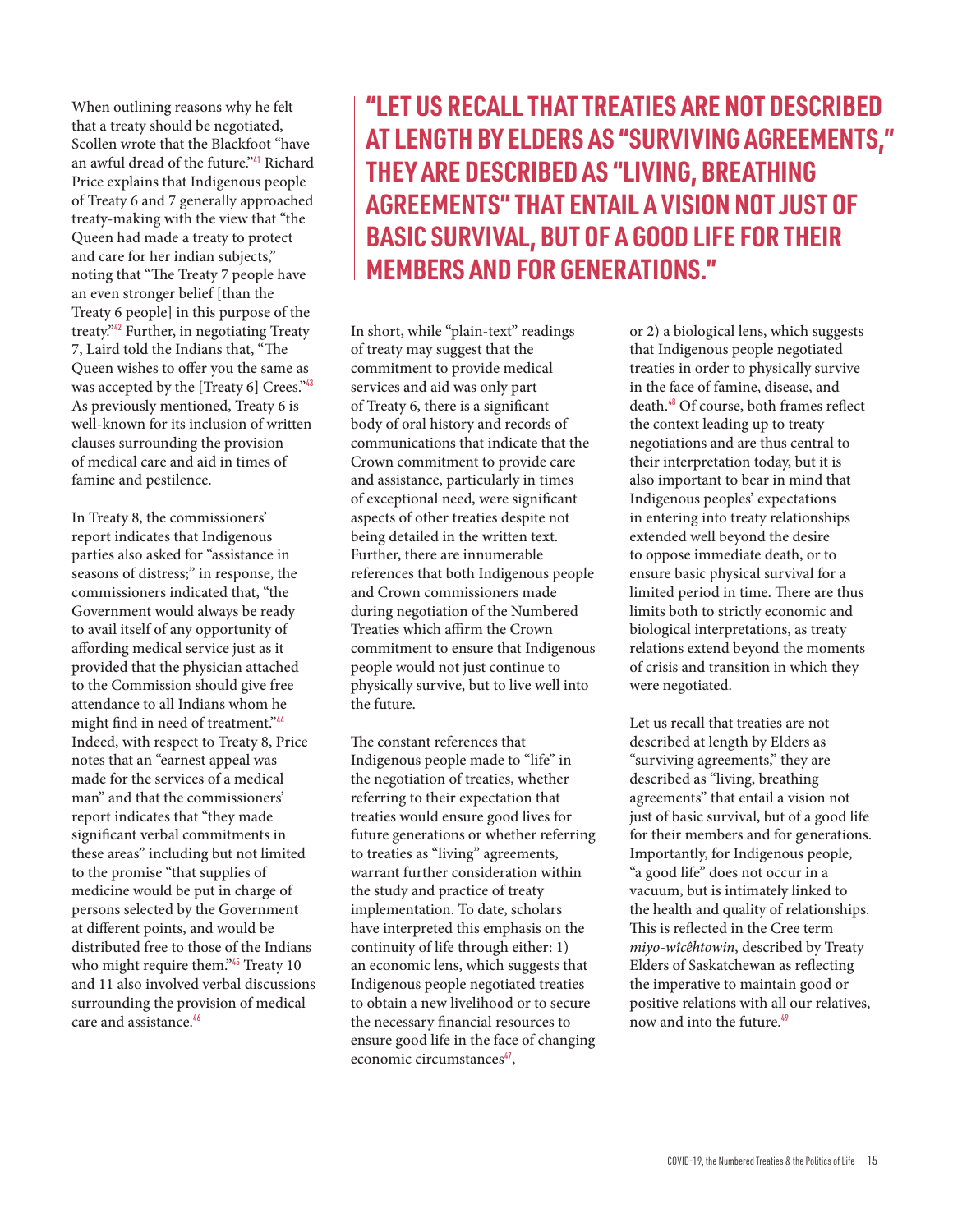Our ancestors persisted in the face of devastating circumstances to envision that better future. It is a vision that we maintain today, reflecting what Linda Tuhiwai Smith calls a, "language of possibility."

At such an important time in our shared history, treaty can help us re-imagine new and healthy forms of relationships, new possibilities.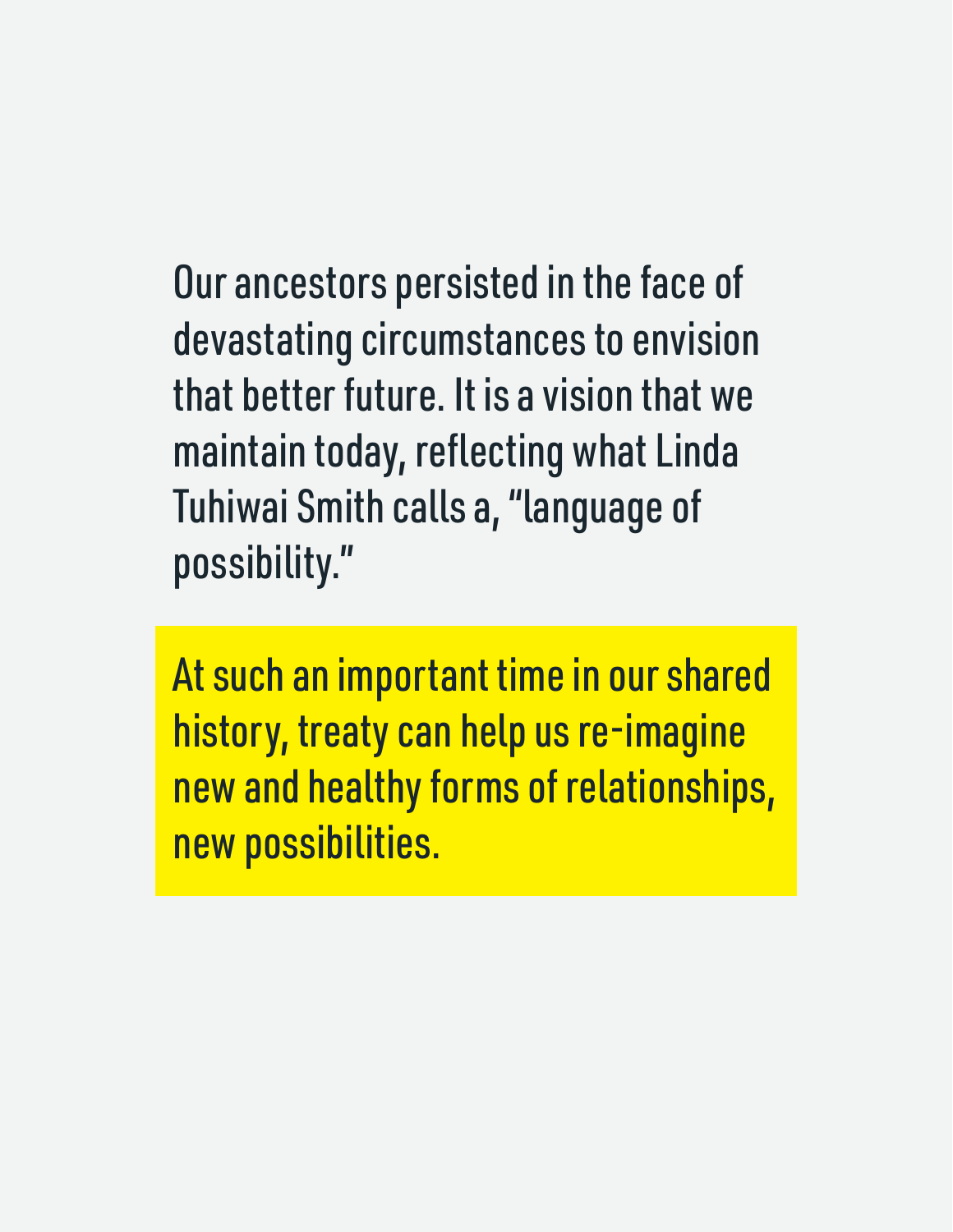## **PART FOUR**

## Treaty and the Expansion of Political Horizons

THROUGHOUT THIS REPORT, we have drawn attention to the limits of treaty interpretation when narrowly construed. That is, we have argued that literal, and often compartmentalized, understandings of the Numbered Treaties can function to reinforce the suffering of Indigenous people by delimiting and in some cases, entirely obscuring, Crown obligations that flow from Indigenous understandings of the treaty relationship.

The politics of treaty interpretation are always important, but especially so in the current pandemic as they can serve to justify state neglect of its treaty commitments to Indigenous people who remain particularly vulnerable to disease.<sup>50</sup>

Yet, we are also of the view that political projects which depart from a transactional, compartmentalized understanding, and that engage more robust and relational conceptions of treaties, can contribute to a broadening of political horizons. That is, we are interested in what possibilities arise when both Indigenous and non-Indigenous people move beyond the view of the Numbered Treaties as land transactions, and towards an understanding of treaties as representing a "politics of life" advanced by Indigenous people.<sup>51</sup>

This approach to treaty implementation situates Indigenous communities' desire for aid and assistance under treaties as flowing from a distinct political relationship with the Crown, one which gives rise to obligations for the Crown to provide not the level of care and assistance

needed to ensure Indigenous peoples' basic survival, but to maintain an adequate quality of life during and beyond periods of crisis. The approach marks a break from treaty as a mechanism for Canadian governments to extend and deepen their authority within Indigenous communities, and towards an understanding of treaties as representing a mechanism to hold Canadian governments accountable for living in a relation of care with Indigenous people, without infringing upon our political authority and jurisdiction.

The Numbered Treaties entail a series of commitments from the Crown to ensure the ongoing well-being and quality of life of treaty partners; recognition of this obligation allows all treaty partners to think more broadly about our own rights and responsibilities as parties to treaty, as well as the current expectations that we have of the federal government. Understanding the Numbered Treaties as enduring, but also socially and politically situated life-giving relationships, may prompt us to ask: what are the federal government's responsibilities in light

of the specific and current vulnerabilities of Indigenous populations relative to the spread of disease, and in light of the current capacity and state of infrastructure in many Indigenous communities?

**"WHAT ARE THE FEDERAL GOVERNMENT'S RESPONSIBILITIES IN LIGHT OF THE SPECIFIC AND CURRENT VULNERABILITIES OF INDIGENOUS POPULATIONS ...AND THE CURRENT CAPACITY AND STATE OF INFRASTRUCTURE IN MANY INDIGENOUS COMMUNITIES?"**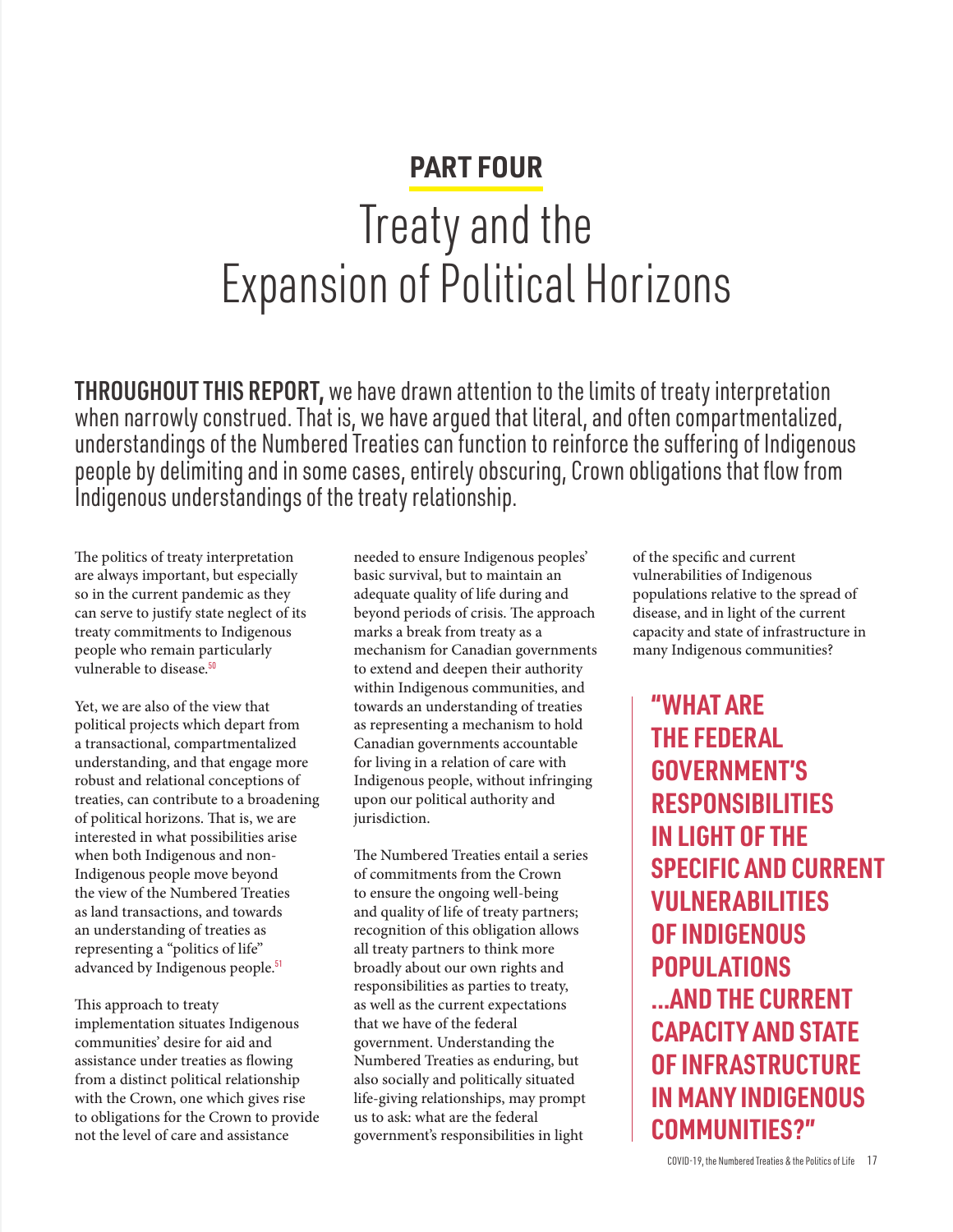Crucially, drawing a distinction between "basic survival" and "a good life" illustrates the limitations of interpretations of treaty that situate them as a means of "basic survival," whereby Indigenous people are, at best, provided with the resources to barely "get by." This is just as true historically as it is during this pandemic. With respect to the current crisis, we certainly recognize that immediate financial supports are necessary to meet the needs of Indigenous people and communities, and acknowledge that the federal government's delayed provision of support and funding to Indigenous communities already dealing with limited capacity, severe infrastructure issues, and barriers to accessing healthcare services, is an inadequate response.

Yet, we also call for more than a "distinctions-based approach" from the federal government. Uniform formulas cannot be applied to First Nations, Métis, and Inuit peoples, as even within these categories Indigenous people are differently situated vis-à-vis federal and provincial governments and occupy distinct

political relationships with them. To work towards implementing treaty relationships between Indigenous and non-Indigenous peoples in contexts of ongoing settler colonialism, in particular, Indigenous people must continue to advance a treaty politic grounded in notions of accountability and responsibility that flow from our own understanding of the treaty relationships we inhabit. We must continually refuse the notion that state responses to the current pandemic and other crises are "benevolent gestures" from the federal government while it continues to disregard its treaty commitments and exploit treaty territories for development and resource extraction.

If we follow a conception of wellness and quality of life broadly defined, then advancing the question of health in a treaty context requires both comprehensive actions to meet the immediate needs of Indigenous communities but also longer-term forms of change in the political relationships between treaty partners. Far from the "certainty" that governments and industry so

desperately seek in their relations with Indigenous people, change means revisiting and unsettling the Eurocentric assumptions and narrow conceptions of treaty that have for too long configured the ways in which treaty relationships, and their potential implementation, are understood.

Benevolence, by and large, has been and continues to be framed as ensuring Indigenous people have "the means to get by" while Canadians prosper. But it in no way resembles what a shared relationship would actually look like: the flourishing of life in sustainable ways for all. Instead of simply surviving, Indigenous populations should be thriving in our own lands. Our ancestors persisted in the face of devastating circumstances to envision that better future. It is a vision that we maintain today, reflecting what Linda Tuhiwai Smith calls a "language of possibility."<sup>52</sup> At such an important time in our shared history, treaty can help us re-imagine new and healthy forms of relationships, new possibilities.



TOWN HALL- MARCELIN, SASKATCHEWAN | HERE ON FUTURE EARTH, 2009 BY JOI T. ARCAND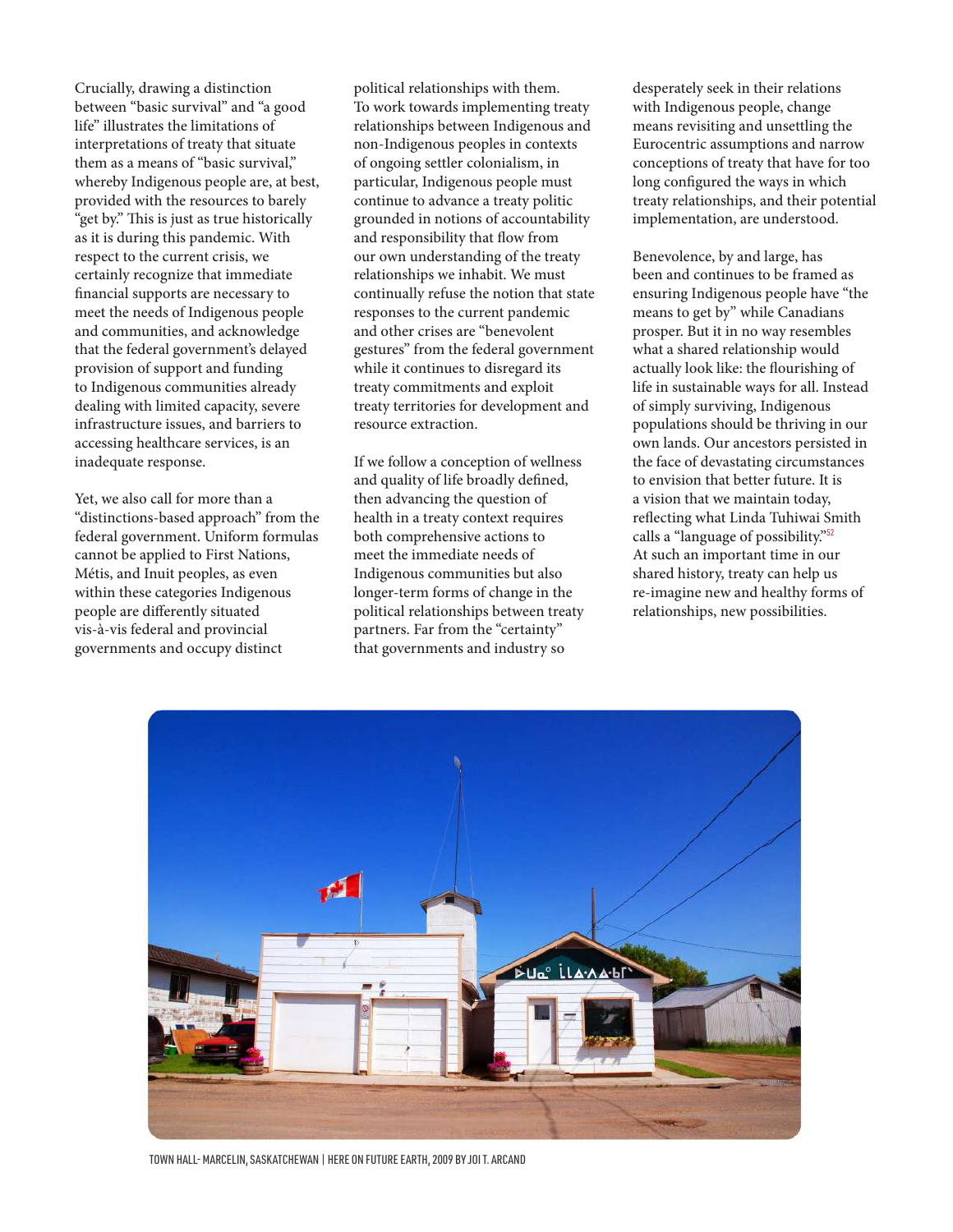## **ENDNOTES**

- <sup>1</sup>Office of the Treaty Commissioner, *Treaty Table Meeting on Health,* trans. from Saulteaux (Saskatoon: September 1997), 359-362. Edited for brevity.
- <sup>2</sup>The Canadian Press Staff, "Indigenous people in big cities feel excluded from federal aid for COVID-19 relief," *Montreal CTV News,* April 21, 2020, [https://](https://montreal.ctvnews.ca/indigenous-people-in-big-cities-feel-excluded-from-federal-aid-for-covid) [montreal.ctvnews.ca/indigenous-people-in-big](https://montreal.ctvnews.ca/indigenous-people-in-big-cities-feel-excluded-from-federal-aid-for-covid)[cities-feel-excluded-from-federal-aid-for-covid-19](https://montreal.ctvnews.ca/indigenous-people-in-big-cities-feel-excluded-from-federal-aid-for-covid) [relief-1.4906289;](https://montreal.ctvnews.ca/indigenous-people-in-big-cities-feel-excluded-from-federal-aid-for-covid) see also John Borrows and Constance Macintosh, "Indigenous communities are vulnerable in times of pandemic. We must not ignore them," *The Globe and Mail*, March 17, 2020, [https://www.theglobeandmail.](https://www.theglobeandmail.com/opinion/article-indigenous-communities-are-vulnerable-in-times-of-pa) [com/opinion/article-indigenous-communities-are](https://www.theglobeandmail.com/opinion/article-indigenous-communities-are-vulnerable-in-times-of-pa)[vulnerable-in-times-of-pandemic-we-must/](https://www.theglobeandmail.com/opinion/article-indigenous-communities-are-vulnerable-in-times-of-pa); see also Isadore Day, Grand Chief Wilton Littlechild et al., "Urgent resources for COVID-19 in Indigenous communities," petition, 2020, [https://www.change.org/p/prime](https://www.change.org/p/prime-minister-trudeau-more-resources-for-covid-19-for-indigenous-communiti)[minister-trudeau-more-resources-for-covid-19-for](https://www.change.org/p/prime-minister-trudeau-more-resources-for-covid-19-for-indigenous-communiti)[indigenous-communities-urgently-needed?signed=true](https://www.change.org/p/prime-minister-trudeau-more-resources-for-covid-19-for-indigenous-communiti)
- <sup>3</sup>File Hills Qu'Appelle Tribal Council, *FHQTC Leadership COVID-19 Live Update* (Fort Qu'Appelle, SK: Facebook, March 20, 2020), Facebook live video, [https://www.](https://www.facebook.com/FHQTC/videos/684501122351349/ ) [facebook.com/FHQTC/videos/684501122351349/](https://www.facebook.com/FHQTC/videos/684501122351349/ )
- <sup>4</sup> Liberal Party of Canada, *Forward: A real plan for the middle class* (Ottawa: Federal Liberal Agency of Canada, 2019), 61, https://2019.liberal.ca/wp-content/uploads/ sites/292/2019/09/Forward-A-real-plan-for-themiddle-class.pdf

#### <sup>5</sup> Ibid, 61.

- <sup>6</sup> Stephanie Dubois, "Maskwacis activates 'medicine chest' treaty clause declaring state of emergency," *CBC News*, March 24, 2020, https://ermineskin.ca/maskwacisactivates-medicine-chest-treaty-clause-declaring-stateof-emergency-cbc-news/
- <sup>7</sup>Jennifer Henderson, "Alexander First Nation declares state of emergency," *St. Albert Today*, March 25, 2020, https://www.stalberttoday.ca/local-news/alexanderfirst-nation-declares-state-of-emergency-2198734;
- <sup>8</sup>https://www.cbc.ca/news/canada/saskatchewan/ covid-19-first-nation-peter-ballantyne-pelicannarrows-1.5506285; https://www.ctvnews.ca/ health/coronavirus/indigenous-communities-closetheir-borders-in-hopes-of-preventing-covid-19 spread-1.4863166; https://www.cbc.ca/news/ canada/sudbury/first-nations-borders-checkpointslaw-1.5557691
- 9 Perry Bellegarde, "The COVID-19 crisis on First Nations: a reminder of our inequality and an opportunity for change," *The Globe and Mail,* April 6, 2020, https://www. theglobeandmail.com/opinion/article-the-covid-19 crisis-on-first-nations-a-reminder-of-our-inequalityand/
- 10 Canada. Royal Commission on Aboriginal Peoples. *Report of the Commission on Aboriginal Peoples* (Ottawa: The Commission, 1996), 3: 103.
- <sup>11</sup> Duncan Campbell Scott, "The Canadian Indians and the Great World War," cited in Keith Smith, ed. S*trange Visitors: Documents in Indigenous-Settler Relations in Canada from 1876* (Toronto: University of Toronto Press, 2014), 206.
- <sup>12</sup> Alexander Morris, *The Treaties of Canada with the Indians of Manitoba and the North-West Territories: Including the Negotiations on which they are Based, and*

*Other Information Relating Thereto* (Toronto: Belfords, Clarke & Co.,8 1880), 32. Hereafter abbreviated Morris

- <sup>13</sup> James Rodger Miller, *Compact, Contract, Covenant: Aboriginal Treaty-Making in Canada* (Toronto: University of Toronto Press, 2009); Sarah Carter, "Your Great Mother across the Salt Sea: Prairie First Nations, the British Monarchy and the Vice Regal Connection to 1900," in *Manitoba History* (Manitoba: Manitoba Historical Society, 2005), Autumn/Winter: no 48.
- 14 We resist the framing of Indigenous treaty negotiators as having been deceived, misled, or unable to comprehend the complexity of European legal and political concepts as we are of the view that Indigenous negotiators understood the nature of the agreements they were entering into in accordance with their own legal and political traditions.
- <sup>15</sup>Menno Boldt, *Surviving as Indians: The Challenge of Self-Government* (Toronto: University of Toronto Press, 1993), 40.
- <sup>16</sup> Morris, 216.
- <sup>17</sup> Morris quoted in René Fumoleau, *As long as this land shall last: A history of Treaty 8 and Treaty 11, 1870-1939*  (Calgary: University of Calgary Press, 2004), 6: 87.
- <sup>18</sup>Indian Claims Commission, I*ndian Claims Commission Proceedings* (Ottawa: Minister of Public Works and Government Services Canada, 2001), 14: 51. http:// publications.gc.ca/collections/collection\_2012/gtrpcrsctc/RC12-1-2001-14-eng.pdf
- <sup>19</sup>Office of the Treaty Commissioner, *Statement of Treaty Issues: Treaties as a Bridge to the Future* (Saskatoon: Office of the Treaty Commissioner, 1998), 36.
- 20 See note 18 above.
- <sup>21</sup>For instance, Borrows argues that the *Royal Proclamation*  represents only part of a treaty between Indigenous peoples and the Crown, and the rest of the treaty is contained in the 1764 Treaty of Niagara, which include conditions that "underpin the Proclamation and that lie outside the bare language of the document's words," which assert a more comprehensive view of Indigenous self-government. John Borrows, "Wampum at Niagara: The Royal Proclamation, Canadian Legal History, and Self-Government," in A*boriginal and Treaty Rights in Canada: Essays on Law, Equality, and Respect for Difference,* ed. M. Asch (Vancouver: University of British Columbia Press, 1997),155.
- 22 In interpreting the terms of a treaty, the court has recognized that "...verbal promises made on behalf of the federal government at the times the treaties were concluded are of great significance in their interpretation." *R. v. Badger* [1996] 1 S.C.R. 771 at para. 55, 1996 SCC 236. https://www.canlii.org/en/ca/scc/ doc/1996/1996canlii236/1996canlii236.html
- 23 The courts have indicated that treaties are to be given large, liberal and generous interpretations with any ambiguities to be resolved in favour of Indigenous people. Furthermore, treaties are said to represent, "an exchange of solemn promises between the Crown and Aboriginal Peoples," no "sharp dealings" are to be sanctioned, and any ambiguities "must be resolved in favour of [Indigenous parties to treaty]" (*R. v. Badger*, 1996). Finally, treaties must be understood in light of historical and cultural context, and with adequate regard for extrinsic evidence such as oral accounts, and must be interpreted in a way that is consistent with the interests

of the parties to the treaty at the time of negotiation (*R. v. Marshall*, 1999).

- <sup>24</sup>Leonard I. Rotman, "Taking Aim at the Canons of Treaty Interpretation in Canadian Aboriginal Rights Jurisprudence," in *UNB LJ* (1997), 46: 11.
- <sup>25</sup>*R. v. Marshall* [1999] 3 S.C.R. 456 at para. 78, 1999 SCC 665. https://scc-csc.lexum.com/scc-csc/scc-csc/en/ item/1739/index.do
- <sup>26</sup>For instance, in *Grassy Narrow*s the court considered whether Indigenous understandings of the "taking up clause" was originally intended to include federal approval when the provincial government "took up" Indigenous lands. *Grassy Narrows First Nation v. Ontario*  (Natural Resources), [2014] 2 S.C.R. 447 at para. 3, 2014 SCC 48. https://scc-csc.lexum.com/scc-csc/scc-csc/en/ item/14274/index.do
- <sup>27</sup>Canada. Indian and Northern Affairs Canada. *Impact Evaluation of Treaty Commissions.* [Ottawa], February 24, 2010, 24. [https://www.rcaanc-cirnac.gc.ca/DAM/](https://www.rcaanc-cirnac.gc.ca/DAM/DAM-CIRNAC-RCAANC/DAM-AEV/STAGING/texte-text/aev_pubs_ev_trc_130) [DAM-CIRNAC-RCAANC/DAM-AEV/STAGING/texte-text/](https://www.rcaanc-cirnac.gc.ca/DAM/DAM-CIRNAC-RCAANC/DAM-AEV/STAGING/texte-text/aev_pubs_ev_trc_130) [aev\\_pubs\\_ev\\_trc\\_1307369160774\\_eng.pdf](https://www.rcaanc-cirnac.gc.ca/DAM/DAM-CIRNAC-RCAANC/DAM-AEV/STAGING/texte-text/aev_pubs_ev_trc_130)
- <sup>28</sup>The written terms recorded by the Crown include both a "medicine chest" clause and a lesser-known clause called "the famine and pestilence" clause. Treaty 6 reads: "In the event hereafter the Indians... being overtaken by any pestilence, or by a general famine, the Queen... will grant to the Indians assistance... sufficient to relieve them from the calamity that shall have befallen them. A medicine chest shall be kept at the house of each Indian agent for the use and benefit of the Indians at the direction of such agent." The famine and pestilence clause declares that steps shall be taken to relieve the Indians "from the calamity that shall have befallen them in the event of pestilence or general famine." Morris, 354-355.
- <sup>29</sup>Elder Norman Sunchild quoted in *Treaty Elders Forum on Thunderchild First Nation, Treaty 6, Jackfish Lake Lodge*  (Cochin, SK: November 12, 1997), 3.
- <sup>30</sup>Office of the Treaty Commissioner, *Treaty Table Meeting on Health* (Saskatoon: Office of the Treaty Commissioner, September 1997), 354.
- <sup>31</sup>Office of the Treaty Commissioner, *Statement of Treaty Issues: Treaties as a Bridge to the Future* (Saskatoon: Office of the Treaty Commissioner, 1998), 51.
- 32 Morris, 211.
- $33$  For instance, in their claim to the Indian Claims Commission, Elder Oliver Nelson reported that when his Misomis (*grandfather*) Assiniwinin was a young boy, he was selected to be a "promise keeper" for Treaty 1. Assiniwinin indicated that one of the oral commitments was the promise of medical aid, and that that some of the medicine men were upset about this because, "they said that the Indian's medicines were better that [sic] the whiteman's." (Canada. Indian Claims Commission. *Roseau River Anishinabe First Nation Inquiry Report*  (2001), 19). Other relevant sources relating to the Crown commitment to Indigenous wellness in Treaties 1 and 2 include the "Prince affidavit" signed by Indigenous parties who were present at Treaty 1 shortly after it was concluded. This affidavit lists the verbal promises Crown treaty commissioners made but did not write down in the text of the treaty. (Affidavit of David Prince, James Setter Sr, Henry Chief, Thomas Flett, William Bear, and Thomas Spence, (December 30, 1872), Canada. Parliament. *Sessional Papers*, (Ottawa: 1873), No.23, "Annual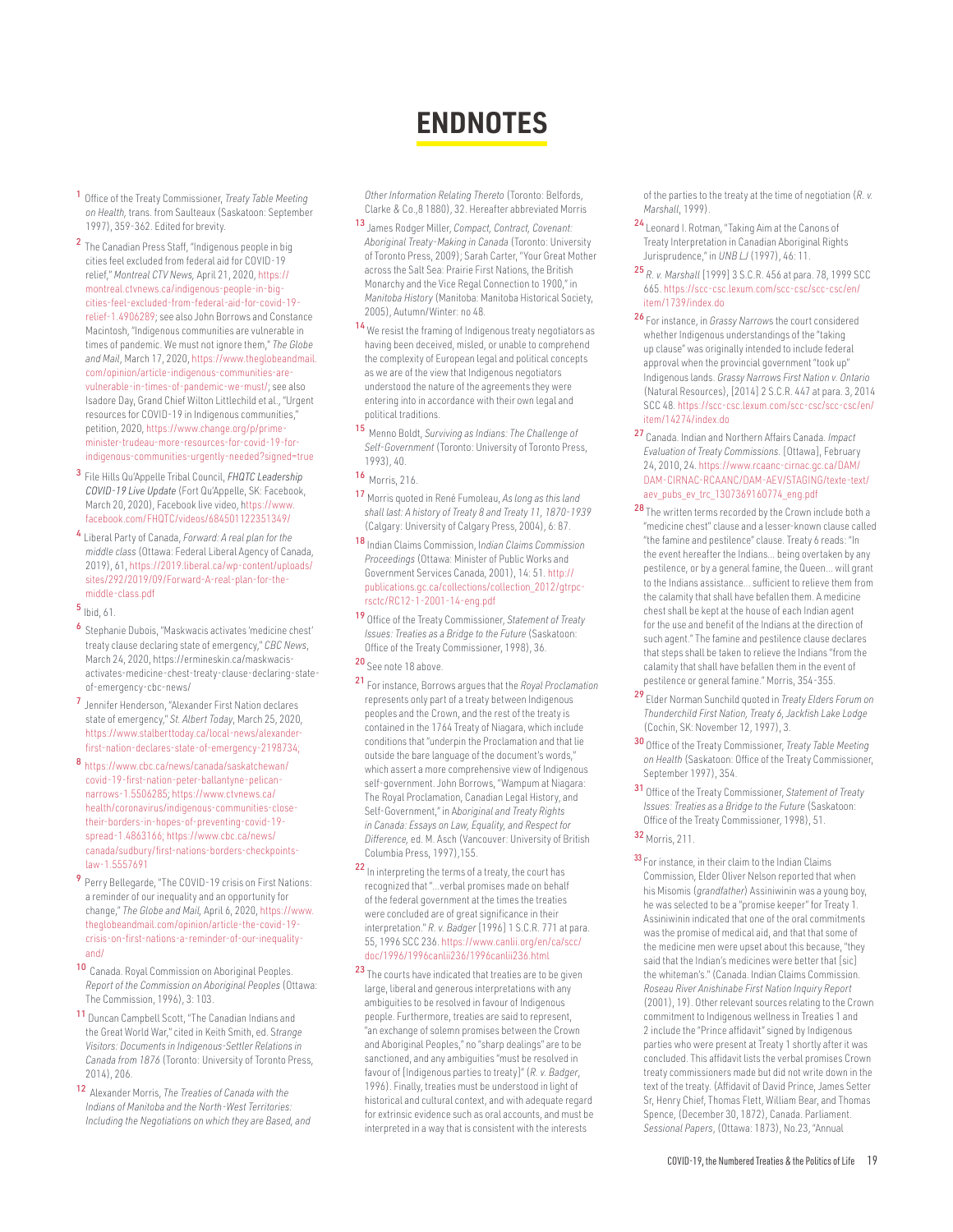Report of the Department of Indian Affairs for the year ended 30 June 1872," p. 9 (Indian Claims Commission Proceedings, 2001: 92). Other evidence includes Deputy Superintendent Spragge's 1873 direction to Provencher to "provide medicines for the sick" in response to Indigenous concerns over outstanding treaty promises that had not been fulfilled. William Spragge, Deputy Superintendent General of Indian Affairs, to J.A.N. Provencher, Indian Commissioner, July 18, 1873, NA, RG 10, vol. 747, reel C7408 (Indian Claims Commission Proceedings, 2001: 123–25). See also Elder Peter Atkinson's observation that the three main things that Indigenous people entered into Treaty 1 for "were health, education, and shelter." (cited in Aimée Craft. *Breathing Life into the Stone Fort Treaty: An Anishnabe Understanding of Treaty One* (Vancouver: UBC Press, 2013), 107).

34 Indian Claims Commission Proceedings, 2001: 24.

### $35$  Ibid, 21.

- 36 Canada. Province of Manitoba. "Adams G. Archibald, Lieutenant Governor of Manitoba" in *Manitoban* (Manitoba: August 2, 1871).
- <sup>37</sup>Delia Opekokew, *"The Nature and Status of the Oral Promises in Relation to the Written Terms of the Treaties"*  in Royal Commission on Aboriginal Peoples (Ottawa, 1993), 23. [http://data2.archives.ca/rcap/pdf/rcap-143.](http://data2.archives.ca/rcap/pdf/rcap-143.pdf ) [pdf](http://data2.archives.ca/rcap/pdf/rcap-143.pdf )
- 39 Yvonne Marie Boyer and National Aboriginal Health Organization, *Aboriginal health: A constitutional rights analysis* (Saskatoon: 2003), 21. See also Dr. T. Kue Young's 1984 article which indicates that there was probably discussion of health services during the signing of Treaties 8, 10 and 11, even though no references to health care were included in the written treaties. Dr. T. Kue Young, "Indian health services in Canada: A sociohistorical perspective," in *Social Science & Medicine*  18, (1984) 3: 257-264. See also John Long's research

on Treaty 9, which makes a similar argument regarding the presence of medical doctors at treaty negotiations. John S. Long *Treaty No. 9: Making the agreement to share the land in far northern Ontario in 1905* (McGill-Queen's Press-MQUP, 2010).

<sup>39</sup>Canada. *Report of an Interdepartmental Working Group to the Committee of Deputy Ministers on Justice and Legal Affairs*, as cited in Boyer, (2003) 20.

### 40 Morris, 248.

#### $41$  Ibid.

<sup>42</sup>Richard Price, ed. *The spirit of the Alberta Indian treaties*  (Edmonton: University of Alberta, 1999), 98.

### 43 Morris, 268.

<sup>44</sup>René Fumoleau, *As long as this land shall last: A history of Treaty 8 and Treaty 11, 1870-1939* (Calgary: University of Calgary Press, 2004), 6: 87.

### 45 Price, 81, 98.

46 The negotiation of Treaty 10 took place in stages, and when Borthwick, the local Indian agent who was appointed to conclude negotiations that began the previous year, visited some of the Treaty 10 communities who had already signed the treaty, he was asked by Chief Apisis, "that the government honour its pledge to provide medical assistance." Kenneth Coates and William R. Morrison. Treaty Research Report: Treaty No. 10 (1906). Canada. Treaties and Historical Research Centre, Indian and Northern Affairs Canada, [Ottawa] 1986), 26. In Treaty 11, Crown negotiators indicated that, "it was impossible for the Government to furnish regular medical attention, when they were occupying such a vast tract of territory" but that "supplies were left at each point for the sick and destitute." [https://www.tlicho.ca/sites/default/](https://www.tlicho.ca/sites/default/files/documents/government/Treaty%2011.pdf) [files/documents/government/Treaty%2011.pdf](https://www.tlicho.ca/sites/default/files/documents/government/Treaty%2011.pdf)

- <sup>47</sup>Frank Tough, *As their Natural Resources Fail: Native Peoples and the Economic History of Northern Manitoba, 1870-1930* (University of British Columbia Press, 2011). See also: Kerry Abel and Jean Friesen, eds. *Aboriginal resource use in Canada: Historical and legal aspects*  (Winnipeg: University of Manitoba Press, 1991), volume 6.
- <sup>48</sup>James William Daschuk, *Clearing the plains: Disease, politics of starvation, and the loss of Aboriginal life*  (Regina: University of Regina Press, 2013), volume 65. See also James Rodger Miller, *Compact, contract, covenant: Aboriginal treaty-making in Canada* (Toronto: University of Toronto Press, 2009); among many others.
- <sup>49</sup>Harold Cardinal and Walter Hildebrandt, *Treaty elders of Saskatchewan: Our dream is that our peoples will one day be clearly recognized as nations* (Calgary: University of Calgary Press, 2000), 14.
- $50$  Further, many Indigenous communities have low capacity, are located at a distance from health care services and essential supplies, and also have a number of barriers such as overcrowded housing and a lack of access to clean water, which can make preventative and mitigating measures challenging to implement.
- <sup>51</sup>Mariana Mora, *Kuxlejal Politics: Indigenous Autonomy, Race, and Decolonizing Research in Zapatista Communities* (Texas: University of Texas Press, 2017). This framing is inspired by Mariana Mora's book Kuxlejal Politics: Indigenous Autonomy, Race, and Decolonizing Research in Zapatista Communities (Texas: University of Texas Press, 2017). Kuxlejal is a Mayan Tseltal word that translates roughly to "life" or "life-existence."
- <sup>52</sup> Linda Tuhiwai Smith, *Decolonizing methodologies: Research and Indigenous peoples* (New York: Zed Books Ltd., 1999), 194.